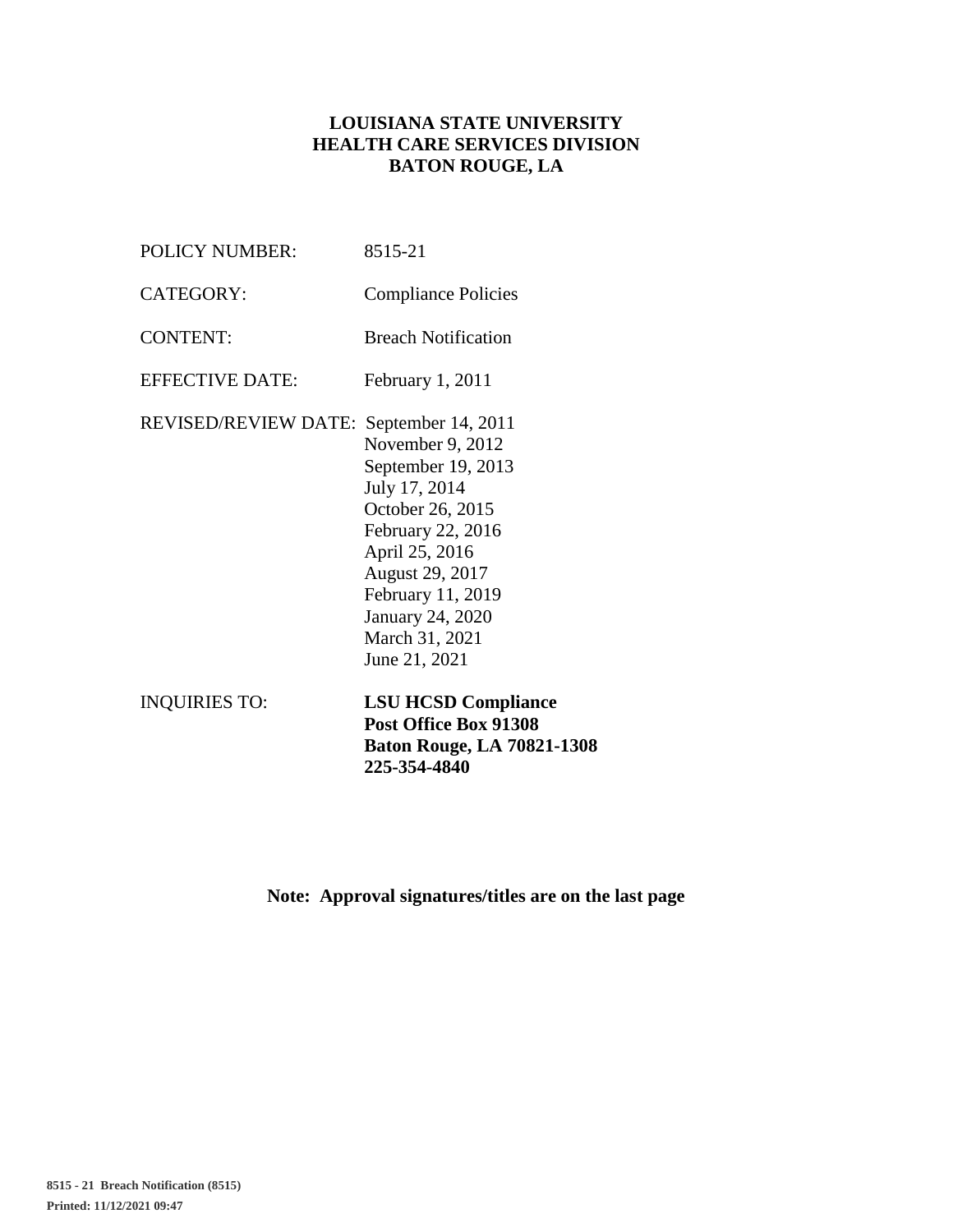### **Breach Notification Policy**

#### **I. Purpose**

To provide for notification procedures as it relates to a breach of unsecured protected health information discovered by LSU HCSD, Lallie Kemp Medical Center, or their Business Associates as prescribed in the Health Information Technology and Clinical Health Act (HITECH) of the American Recovery and Reinvestment Act (ARRA), Modifications to the HIPAA Privacy, Security, Enforcement, and Breach Notification Rules under the Health Information Technology for Economic and Clinical Health Act (Omnibus Rule), as well as any other federal or state notification law.

#### **II. Scope**

Applies to all unsecured protected health information within the LSU HCSD system, including its PHI used by its Business Associates. Unsecured PHI can be in any form, including electronic, paper, or oral.

#### **III. Definitions**

**Breach** – the acquisition, access, use, or disclosure of Protected Health Information (PHI) in a manner not permitted under the Privacy Rule which compromises the security or privacy of the PHI and is presumed to be a breach unless the Covered Entity or Business Associate, as applicable, demonstrates that there is a low probability that the PHI has been compromised based on a risk assessment that contains factors identified in the Omnibus Rule.

**Covered Entity –** A health care provider, health care clearinghouse, or health plan that transmits any health information electronically in connection with a covered transaction, such as submitting health care claims to a health plan. LSU HSCD and Lallie Kemp Medical Center are Covered Entities.

**De-identified protected health information –** health information that does not identify an individual and there is no reasonable basis to believe that the information can be used to identify an individual.

**Limited Data Set –** A subset of protected health information that excludes certain direct identifiers listed in LSU HCSD HIPAA Policy 7509. Limited data sets are treated as PHI if the data set includes zip codes or dates of birth, since there is the risk of re-identification of this information.

**Organized Health Care Arrangement –** means, in part, a clinically integrated care setting in which individuals typically receive health care from more than one health care provider. An example is a hospital setting where physicians are on staff at the hospital.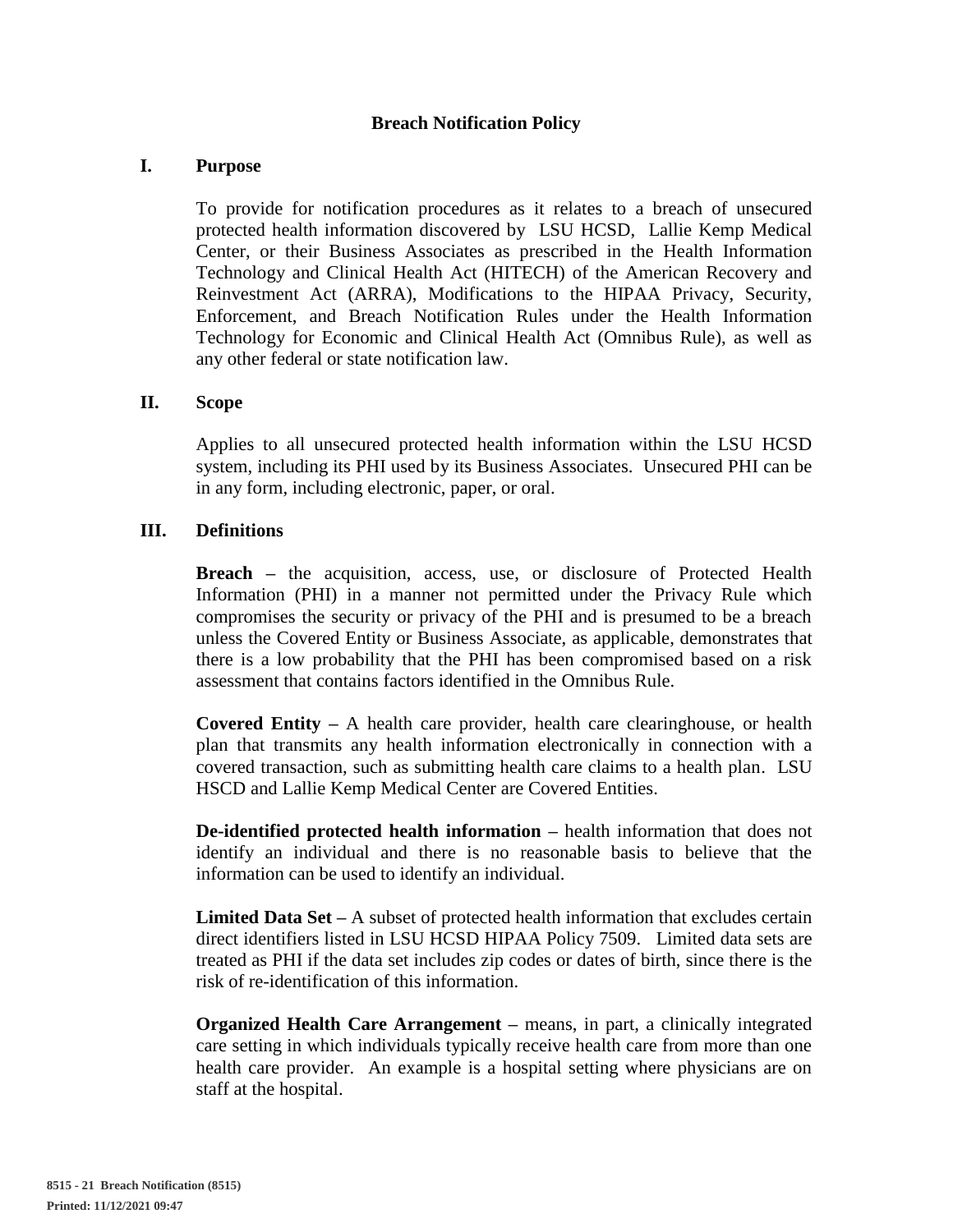**Protected Health Information (PHI)** –for purposes of this policy means individually identifiable health information held or transmitted by a covered entity or its business associate, in any form or media, whether electronic, paper, or oral. Includes demographic data that relates to:

- a. The individual's past, present or future physical or mental health or condition;
- b. The provision of health care to the individual, or;
- c. The past, present, or future payment for the provision of health care to the individual, and that identified the individual or for which there is a reasonable basis to believe it can be used to identify the individual. PHI includes many common identifiers such as name, address, birth date, social security number, etc.

**Redaction-** the process whereby sensitive information has been expunged (i.e., to delete, black out, or blot out sensitive information).

**Unauthorized –** an impermissible use or disclosure of PHI under the HIPAA Privacy or Security rule.

**Unsecured protected health information** – protected health information (PHI) that is not rendered unusable, unreadable, or indecipherable to unauthorized individuals through the use of a technology or methodology specified by the Secretary of HHS, as published on the HHS website, www.hhs.gov.

**Workforce members** – employees, volunteers, trainees, and other persons whose conduct, in the performance of work for the hospital, is under the direct control of such entity, whether or not they are paid by the hospital.

#### **IV. Policy and Procedure Statements**

### **Chapter 1 – Guidance Specifying the Technologies and Methodologies That Render Protected Health Information Unusable, Unreadable, or Indecipherable to Unauthorized Individuals.**

Covered Entities and Business Associates that implement the specified technologies and methodologies with respect to PHI under HITECH are not required to provide notifications in the event of a breach of such protected information. The United States Department of Health and Human Services (HHS) has described *encryption* and *destruction* as the two technologies and methodologies for rendering PHI unusable, unreadable, or indecipherable to unauthorized individuals. The encryption and destruction must be in accordance with the instructions given by HITECH to qualify. If the safeguarding of the PHI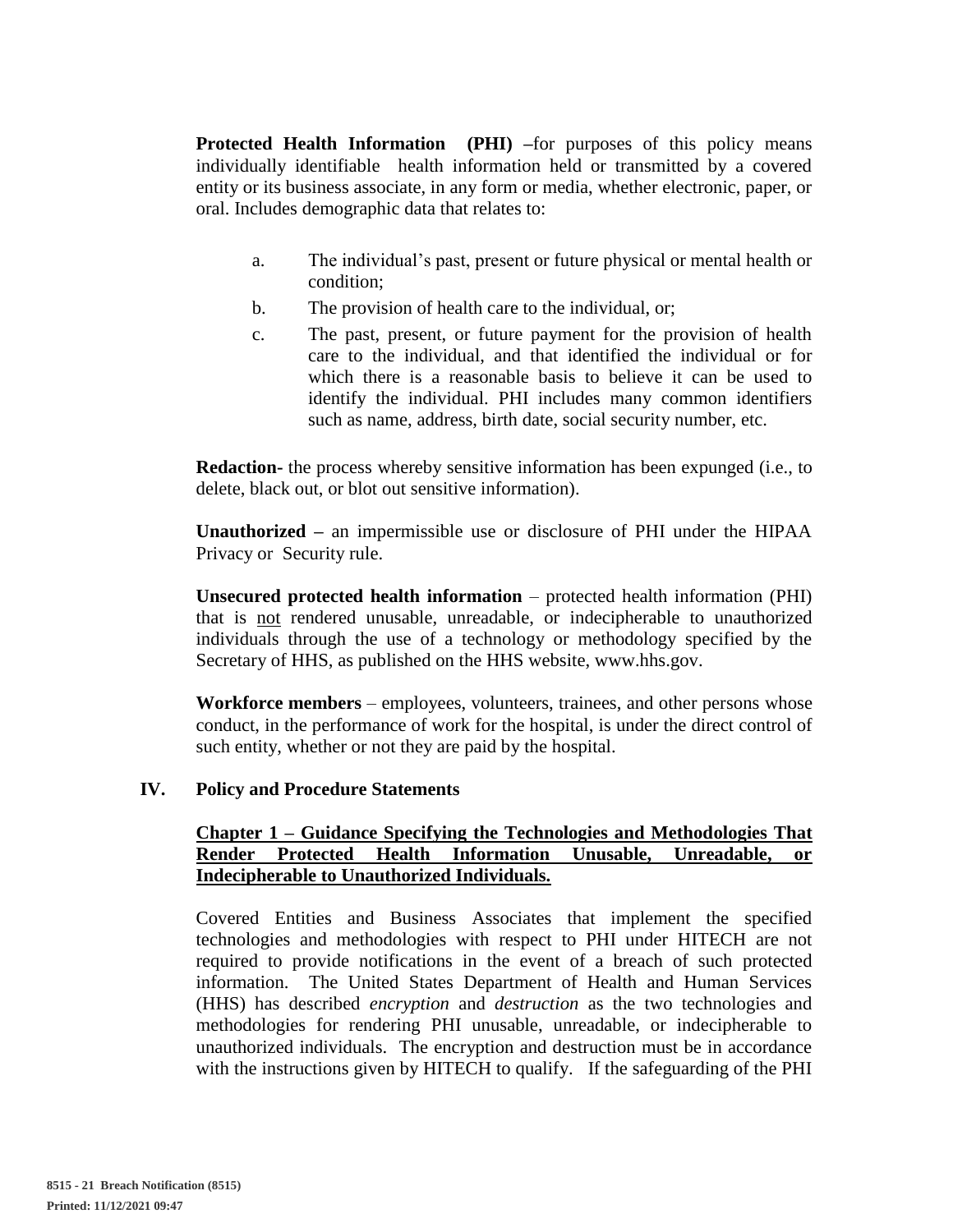does not take one of these two forms and is breached, the Covered Entity must follow the breach notification rule of HITECH.

It is important to note that HHS has provided some clarifying points that must be considered to determine if breached PHI is reportable under the breach notification rule.

- Paper records must be destroyed in such a manner that it is no longer readable, usable, or decipherable. This means that redaction is not an acceptable method to secure paper records.
- Encryption alone will not satisfy the HITECH rule. HITECH follows the HIPAA Security rule that states that encryption keys must be kept on a separate device from the data that they encrypt or decrypt.

In order to meet the standards that would provide the level of protection discussed in the HITECH rule, the Covered Entity would have to enact the recommendations made by the National Institute of Standards and Technology (NIST) for encryption and destruction of electronically stored data.

Policy Statement 1.1.1

Taking into consideration the current resources available to LSU HCSD and to the risks posed to PHI, LSU HCSD will make every reasonable effort to provide for the security of its patients' PHI.

## **Chapter 2- Determining if a Reportable Privacy/Security Breach Occurred**

An impermissible use or disclosure of PHI must meet certain standards to be considered a reportable breach under the HITECH Act. In general, seven standards must be considered to determine if a reportable breach has occurred.

- 1. Did the incident involve *impermissible* use or disclosure of PHI under the HIPAA Privacy Rule?
- 2. Did the incident involve *unsecured* PHI, as defined by HITECH?
- 3. Was the incident *intentional or unintentional* in relation to acquisition, access, or use of unsecured PHI?
- 4. Was the incident an *inadvertent* disclosure of unsecured PHI?
- 5. Was the person(s) to whom the PHI disclosed reasonably able to retain that PHI?
- 6. Can the Covered Entity demonstrate that there is a low probability that the PHI has been compromised based on a risk assessment?

## **Subunit 1 – Determining if breach involved** *impermissible* **use or disclosure of PHI under the HIPAA Privacy Rule.**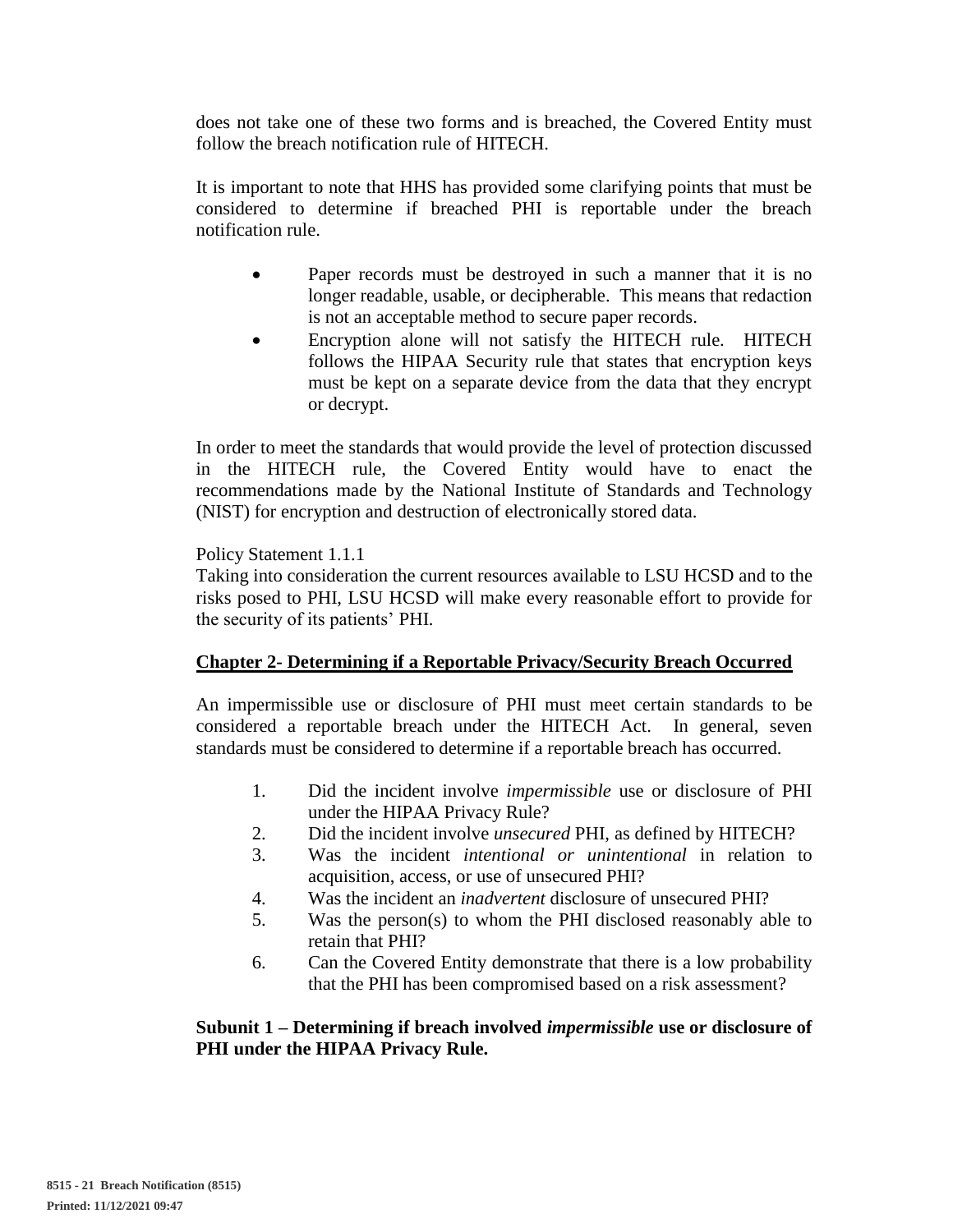In order to determine if a reportable breach has occurred, the Privacy Officer or his designee must first determine if the acquisition, access, use, or disclosure violates the HIPAA Privacy Rule. Such violations may include accessing PHI that is not related to the work function of the workforce member, PHI being disclosed to an individual or entity that has no right to that information, or accessing more information than is minimally necessary to perform the function of the workforce member or Business Associate.

Examples of *impermissible* uses or disclosures of PHI under the HIPAA Privacy Rule include, but are not limited to:

- Accessing CLIQ to read about an acquaintances' medical condition;
- Reading a patients' medical record out of curiosity;
- Telling a family member about the diagnosis of a neighbor;
- Accidently sending a fax about a patient's appointment to the wrong location that is not governed by the HIPAA Privacy Rule.
- Ignoring department procedure by throwing a patient's sensitive lab results in the trash can, which is then discovered at the local landfill.

## **Subunit 2 – Determining if the breach involved unsecured PHI, as defined by HITECH.**

Unsecured PHI is PHI that is not secured through the use of technology (i.e., encryption) or methodology (i.e., destruction) that renders the PHI unusable, unreadable, or indecipherable to unauthorized individuals.

Policy Statement 2.2.1 – Analysis of the security of the PHI

The Privacy Officer or his designee must determine if the PHI was unsecured when conducting an analysis of the breach incident.

- A. Electronic PHI In conducting an analysis, it is understood that any electronic data must have been encrypted according to the National Institute of Standards and Technology (NIST) to qualify as an exception to the breach notification requirements. Those standards provide that encryption is an acceptable means to secure electronic PHI, as long as the decryption key is on a separate device. It is also understood that access controls (e.g., password enabled laptop or PDA) are not considered adequate controls to secure PHI.
- B. Written PHI In conducting an analysis, it is understood that unless the written PHI is destroyed in a manner that renders it unreadable, it is not considered secure. Redaction is not an adequate method of securing written PHI.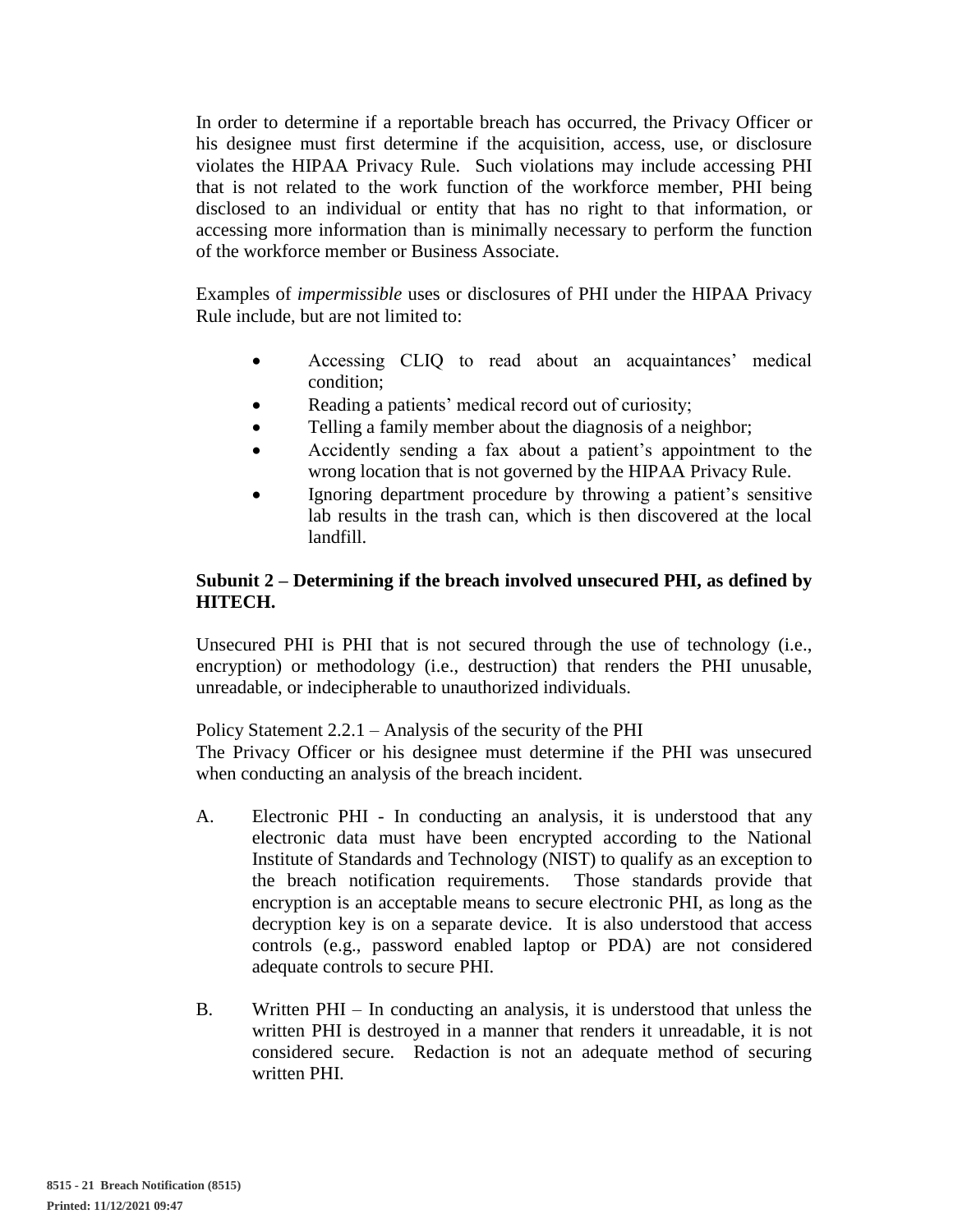C. Oral PHI – In conducting an analysis, it is understood that there are instances in which an incidental disclosure is allowed under the HIPAA Privacy rule. In conducting an analysis of an oral breach of PHI, the investigator must determine if there were adequate policies to safeguard the PHI, and if these policies were reasonably followed.

Policy Statement 2.2.2 – Final determination of security of PHI

If the Privacy Officer or his designee determines that the PHI was unsecured, then the analysis needs to be taken further to determine if a reportable breach has occurred. If the analysis shows that the data was properly secured, no further action is warranted in relation to satisfying the HITECH requirements.

# **Subunit 3 – Determination if PHI of the breach was intentionally or unintentionally acquired, accessed, or used or disclosed.**

The HITECH Act provides an exception to its breach reporting rule if the PHI was *unintentionally* acquired, accessed, or used by a member of its workforce or a person acting under the authority of the facility or its Business Associate. In order to qualify for this exception, not only must the access be unintentional, but the access must also:

- Be done in good faith (i.e., not intentionally trying to access PHI for purposes other than what is allowed by the HIPAA Privacy rule)
- Be done within the course and scope of the workforce member's authority; and
- Not be further used or disclosed in a way that violates the HIPAA Privacy rule.

An example of an unintentional access that meets these criteria would be a nurse that intends to access the CLIQ records of a patient under her care, but unintentionally accesses another patient's information by mistake. The nurse immediately realizes her mistake and gets out of the account she has mistakenly accessed.

NOTE: This exception does not include any unintentional disclosures. But it does provide for *inadvertent* disclosure of PHI in certain circumstances. See Subunit 5.

Policy Statement 2.3.1

The Privacy Officer must determine if all of the components under this section are met in the case of a breach in which PHI was acquired, accessed, or used. If the access is found to be intentional, or not meet one of the components, then the analysis must continue. If the analysis shows that the breach was unintentional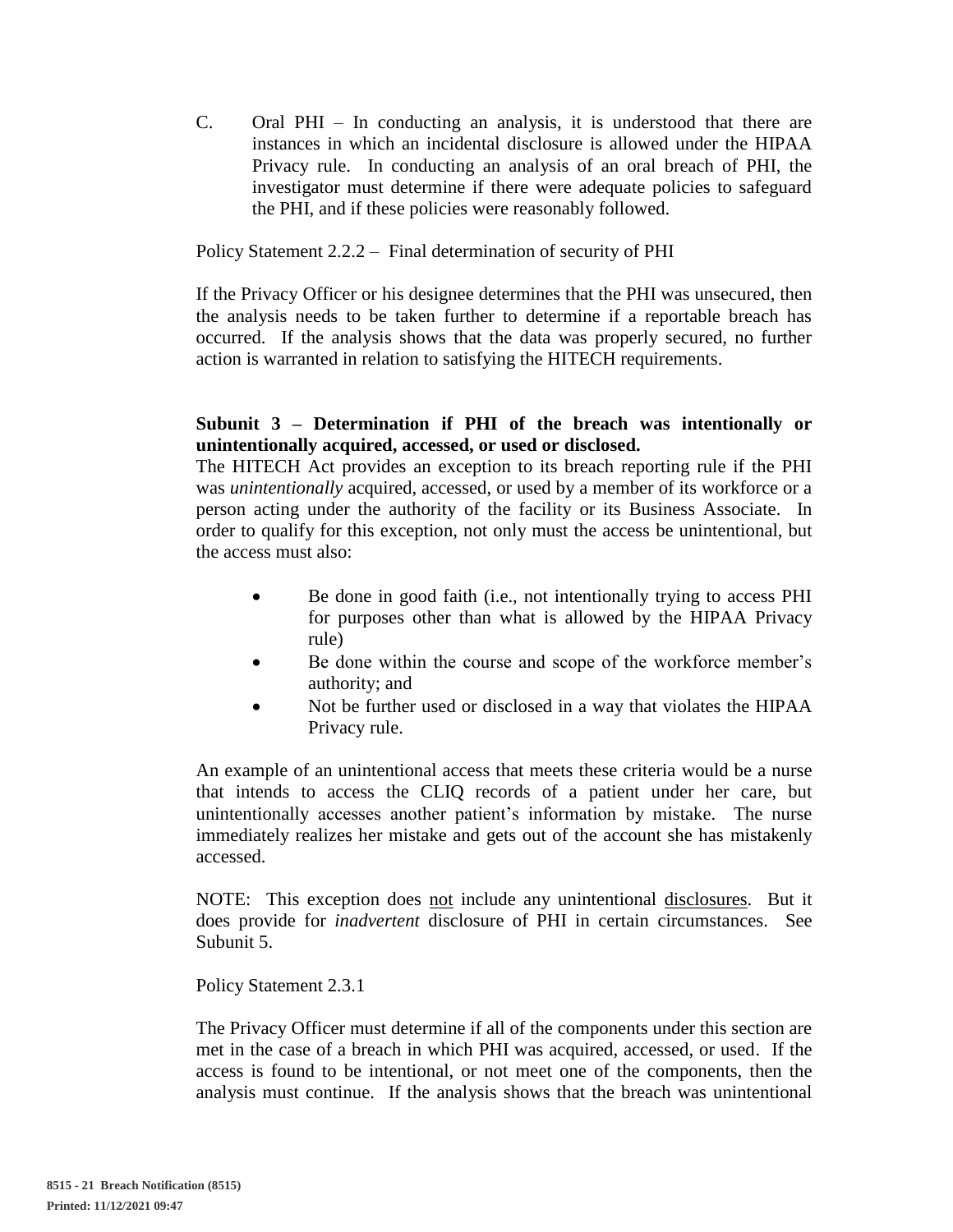and meets the exceptions noted, then no further action is warranted in relation to satisfying the HITECH requirements.

## **Subunit 4 – Determining if the breach was an inadvertent disclosure.**

The HITECH Act does not consider a breach reportable if the following criteria are met:

- The person who originally accessed the PHI was authorized to do so; and
- The PHI was disclosed to another person authorized to access PHI at the same Covered Entity or the same Business Associate, or within an organized health care arrangement in which the Covered Entity participates; and
- The PHI was not further used or disclosed in a way that violates the HIPAA Privacy rule.

Note that an organized health care arrangement includes the hospital, and the health care providers who have staff privileges at the hospital. Therefore, a disclosure from the hospital to one of its medical staff members is not considered a reportable breach if the criteria under this section are met.

#### Policy Statement 2.4.1

The Privacy Officer or his designee must determine if all of the components under this section are met in the case of an inadvertent disclosure of unsecured PHI. If the criteria are found to be met, no further action is required under the HITECH Act. If the criteria are not met, and there was an inadvertent disclosure, then further analysis is required.

### **Subunit 5 – Determining if an unauthorized person to whom PHI was disclosed would reasonably have been able to retain the information.**

The HITECH Act does not consider a breach reportable if the unauthorized person who received the information was not able to access or retain the information. For example, if an appointment notice was mailed to the wrong patient, and the notice returned unopened, it would be reasonable to state that no one accessed or retained the PHI enclosed in the mailing.

Policy Statement 2.5.1

The Privacy Officer or his designee must determine if anyone was able to access and retain the PHI involved in the breach. If the PHI was not able to be retained, then no further action is required under the HITECH Act. If the PHI was able to be retained, then further analysis is required.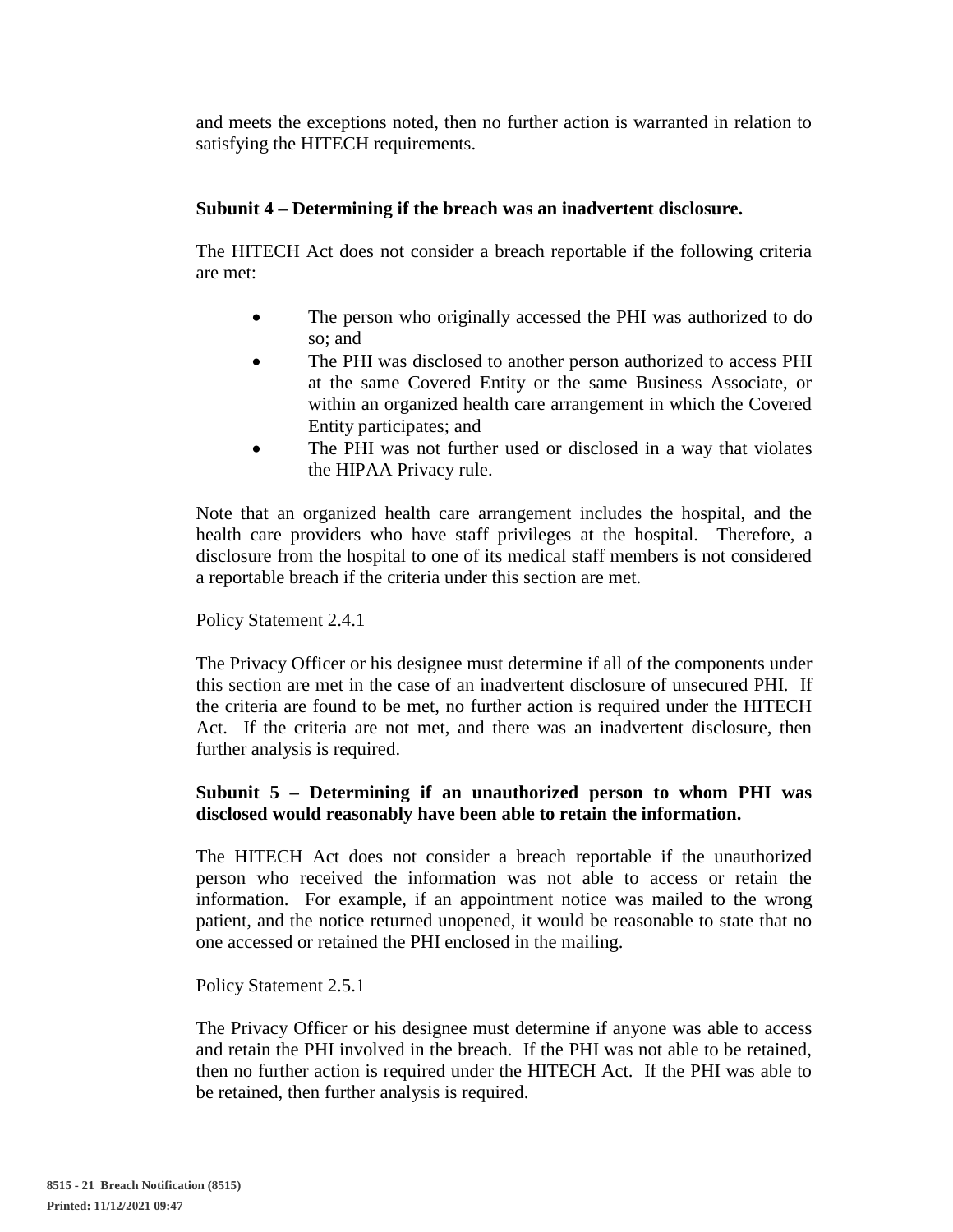# **Subunit 6 – Determining the probability that the PHI has been compromised based on a risk assessment.**

If it is determined that PHI has indeed been breached, and that all other criteria related to a reportable breach have been met, a risk assessment must be completed to determine the probability that the PHI has been compromised.

The risk assessment must review the following factors:

- 1. **The nature and extent of the PHI involved, including the types of identifiers and the likelihood of re-identification** – The type of PHI involved in the breach should be considered, including if the PHI was more sensitive in nature.
	- a. Financial data would be considered more sensitive if the information increases the risk of identity theft or financial fraud. Social security numbers and credit card numbers would be examples of highly sensitive data.
	- b. Clinical data would be considered more sensitive if there is significant clinical data that was breached and the detail of that data. It is important to note that clinical information that is considered sensitive is more than just data related to sexually transmitted diseases, mental health, and substance abuse.
	- c. The Covered Entity should consider the probability that the PHI breached could be used by an unauthorized person in a manner adverse to the patient or otherwise used to further the unauthorized recipient's own interests.
	- d. In situations where minimal direct identifiers were breached, Covered Entities should determine whether there is a likelihood that the PHI released could ever be re-identified based on the context and the ability to link the information with other possibly available information.
- **2. The unauthorized person who used the PHI or to whom the disclosure was made –** Does the unauthorized person have obligations to protect the privacy and security of the PHI? If so, then there is a less likely probability of compromise to the PHI.
- 3. **Whether the PHI was actually acquired or viewed** Was there an actual acquisition/viewing of PHI, an opportunity for such viewing, or was there no access at all.
- 4. **The extent to which the risk to the PHI has been mitigated** Covered Entities should attempt to mitigate the breach if possible, by obtaining the unintended recipient's satisfactory assurances that the information will not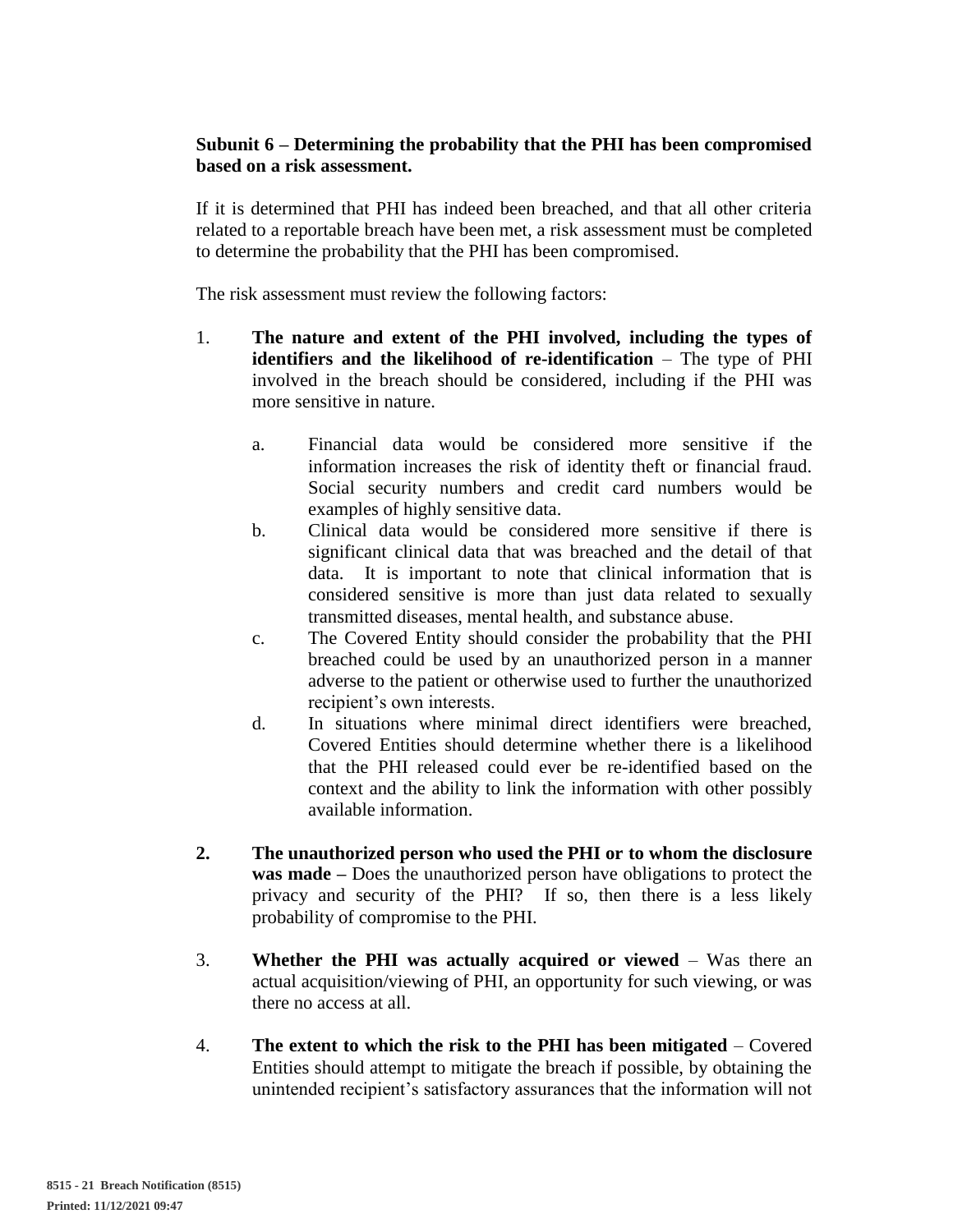be further used or disclosed (through a confidentiality agreement or similar means), will be destroyed, etc. It is important to note that assurances by a person governed by HIPAA would be more satisfactory than certain third parties who are not governed by such laws.

HITECH requires that each risk assessment be documented, so that the Covered Entity can demonstrate, if necessary, that no breach notification was required following an impermissible use or disclosure of PHI. It is important to note that the Covered Entity has the burden of proof of explaining why a breach would not be considered a reportable breach. HITECH does not require a documented risk assessment to determine the probability that PHI has been compromised if the Covered Entity has already made the decision that the breach should be reported.

#### Policy Statement 2.6.1

The Privacy Officer, with the assistance of other departments if needed, shall conduct a documented risk assessment to determine the level of probability of compromised PHI in relation to the privacy/security breach. If the breach is found to have greater than a low probability of compromised PHI, and all other analysis indicates that the breach is a reportable event, then the Privacy Officer, or his/her designee, shall move forward with notification procedures. If the breach is determined to be of low probability to compromise the PHI of the patient, then no further action other than documenting the analysis is required under HITECH. Note: Additional factors may also be considered in determining the probability of compromise to the PHI, based on the circumstances of the case.

#### **Subunit 7 – Documentation of analysis/risk assessment of privacy/security breach incident**

HITECH maintains that a Covered Entity has the burden of proof for showing why a breach notification was not required. Therefore, the Covered Entity must document its decision making process when it determines that a breach is not to be reported.

Policy Statement 2.7.1

The Privacy Officer, with assistance from other departments as warranted, will conduct an analysis/risk assessment to determine if a reportable privacy/security breach has occurred. The analysis will consider the standards noted in this chapter. Any analysis conducted must be documented and kept on file for a minimum of ten years.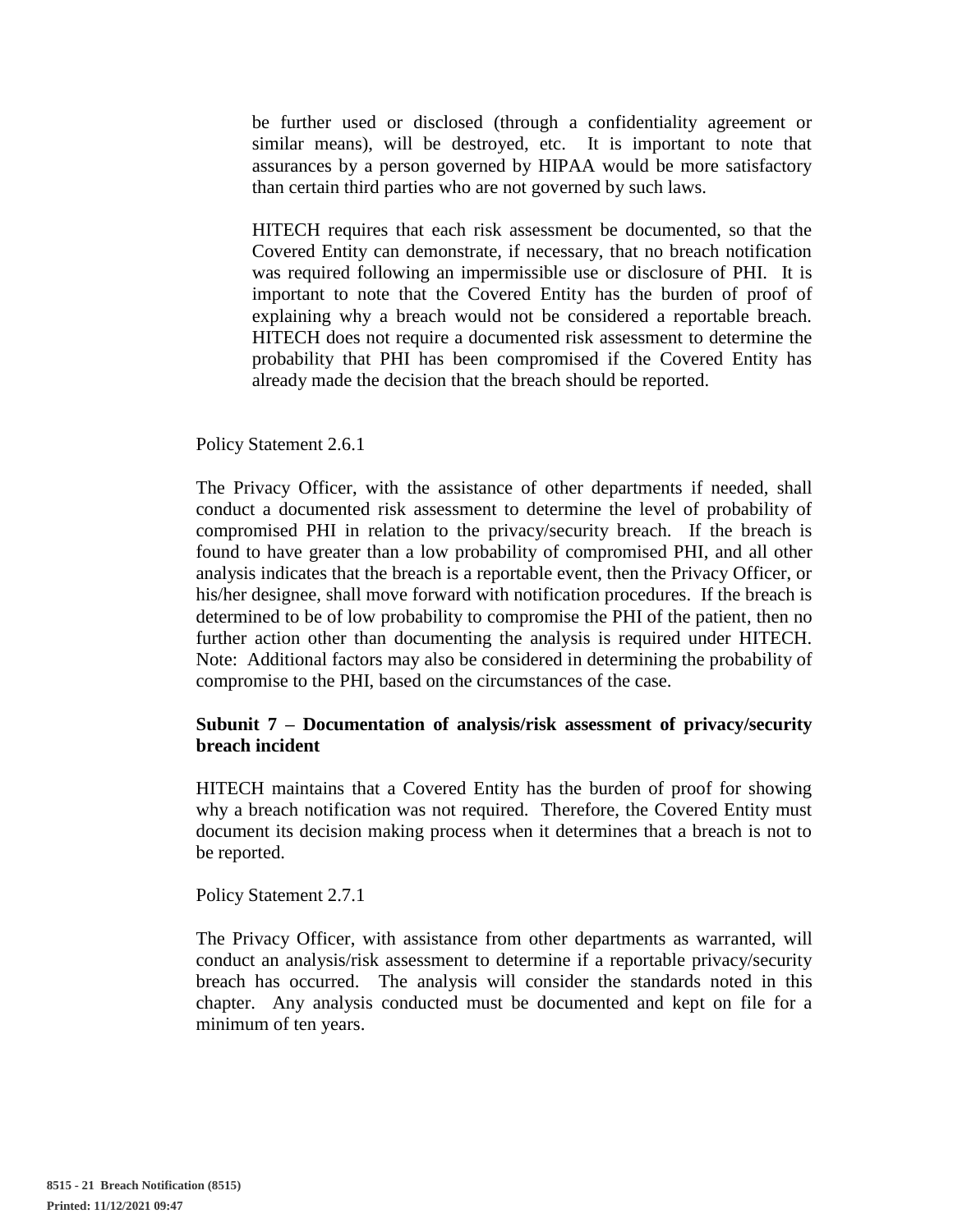# **Chapter 3 – Notification of Breach to Individuals**

If a reportable breach has been determined to have occurred, it is the responsibility of the Covered Entity to notify each of the individuals affected by that breach. The HITECH Act specifies how that notification should occur.

### **Subunit 1 – Timeliness of Notification**

Individuals must be notified of the breach of their unsecured PHI no later than sixty (60) days after the discovery of the breach. A discovery of a breach is defined as occurring once the covered entity has knowledge of the breach, or by exercising reasonable diligence, would have known that the breach had occurred. A breach shall be treated as discovered by a Covered Entity or by a Business Associate as of the first day on which such a breach is known to the Covered Entity or Business Associate. HITECH recognizes that the person who committed the breach may not report it. Therefore, the discovery of a breach is not considered known by the Covered Entity if the only member of the workforce who knows about the breach is the workforce member who committed the breach.

In addition, a breach is considered discovered when the incident becomes known, not when the Covered Entity or Business Associate's investigation of the incident is complete. This is the case even if it is initially unclear whether the incident constitutes a breach as defined in this policy.

The actual date of the breach must also be identified and documented.

HITECH does allow up to sixty calendar days after discovery to notify individuals of the breach. However, such notification must be made without reasonable delay. Therefore, if the covered entity has all of the information it needs to notify individuals of reportable breach, the Covered Entity must do so at that time, and not postpone notification up until the sixtieth day.

Policy Statement 3.1.1

LSU HCSD entities must notify any individual(s) impacted by a reportable breach as soon as possible without reasonable delay, but in no case later than sixty days of the discovery of the reportable breach.

## **Subunit 2 – Method of Notification**

In any case of a reportable breach, the individual(s) whose PHI was compromised must be notified in writing by first-class mail to the last known address of that individual. The written notification may be sent to the patient's personal representative in cases that contact information specifies that the patient's personal representative acts on behalf of the patient. In cases in which the PHI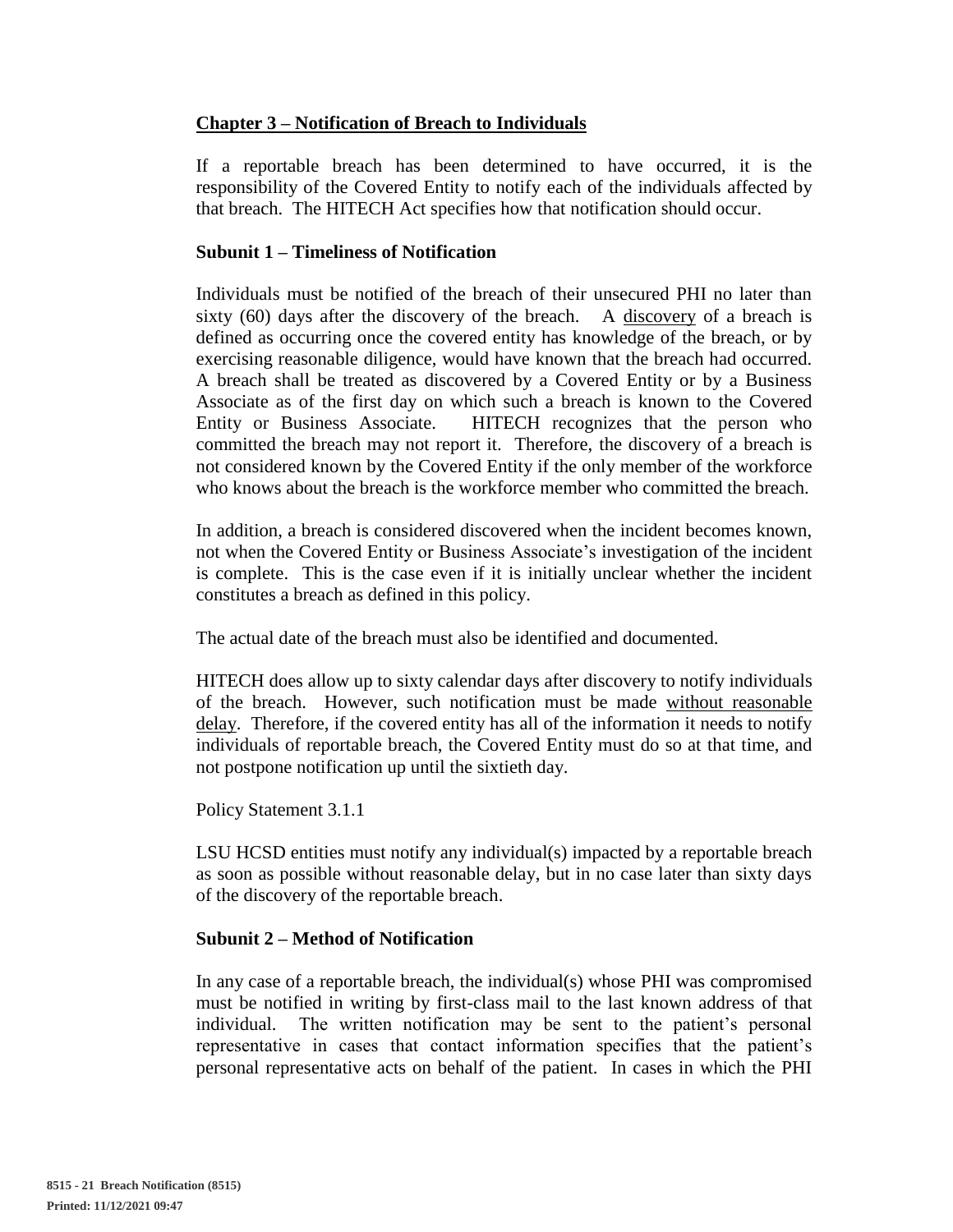has been compromised on deceased individuals, the written notification may be sent to the last known address of next of kin.

If there is reason to believe that the patient's PHI is in imminent danger of misuse, the Covered Entity may choose to send written notification via first-class mail and contact the patient by other means such as phone or email. However, in all cases, one of the methods of contacting the patient must be written notification via firstclass mail.

Policy Statement 3.2.1

The Covered Entity will notify any patients of a reportable breach through a written notification sent first-class mail. If there is reason to believe that the patient's information is in imminent danger of being misused, the Covered Entity will attempt to contact the patient via phone in addition to sending a written notification.

### **Subunit 3 – Insufficient Contact Information for Less than Ten Patients**

If the Covered Entity does not have sufficient contact information for less than ten individuals affected by the breach, or if less than ten mailed notices are returned as undeliverable, the Covered Entity must provide substitute notice to the unreachable individuals. The substitute notice should be provided as soon as reasonably possible after the Covered Entity is aware that it has insufficient or out-of-date contact information for one or more affected individuals. Whatever form of substitute notice is provided (e.g., phone call, email address, posting on facility web site), the notice must contain all of the elements of an initial notice stated in Subunit 7 of this chapter. With respect to decedents, however, the Covered Entity is not required to provide substitute notice for the next of kin or personal representative in cases where the Covered Entity does not have contact information nor has out-of-date contact information for the next of kin or personal representative. It is also not appropriate to send breach notifications to a deceased individual's emergency contact where such a person is not a personal representative or next of kin of the decedent.

Policy Statement 3.3.1

If the mailed breach notice is returned indicating that the last known address was insufficient or inaccurate, an attempt will be made to contact the patient via the last known phone number of the patient. If the phone number is found to be inaccurate or no longer in service, the Privacy Officer or designee will attempt to locate the patient via contact persons listed by the patient, taking care not to further breach PHI. Every effort will be made to contact the patient via these methods.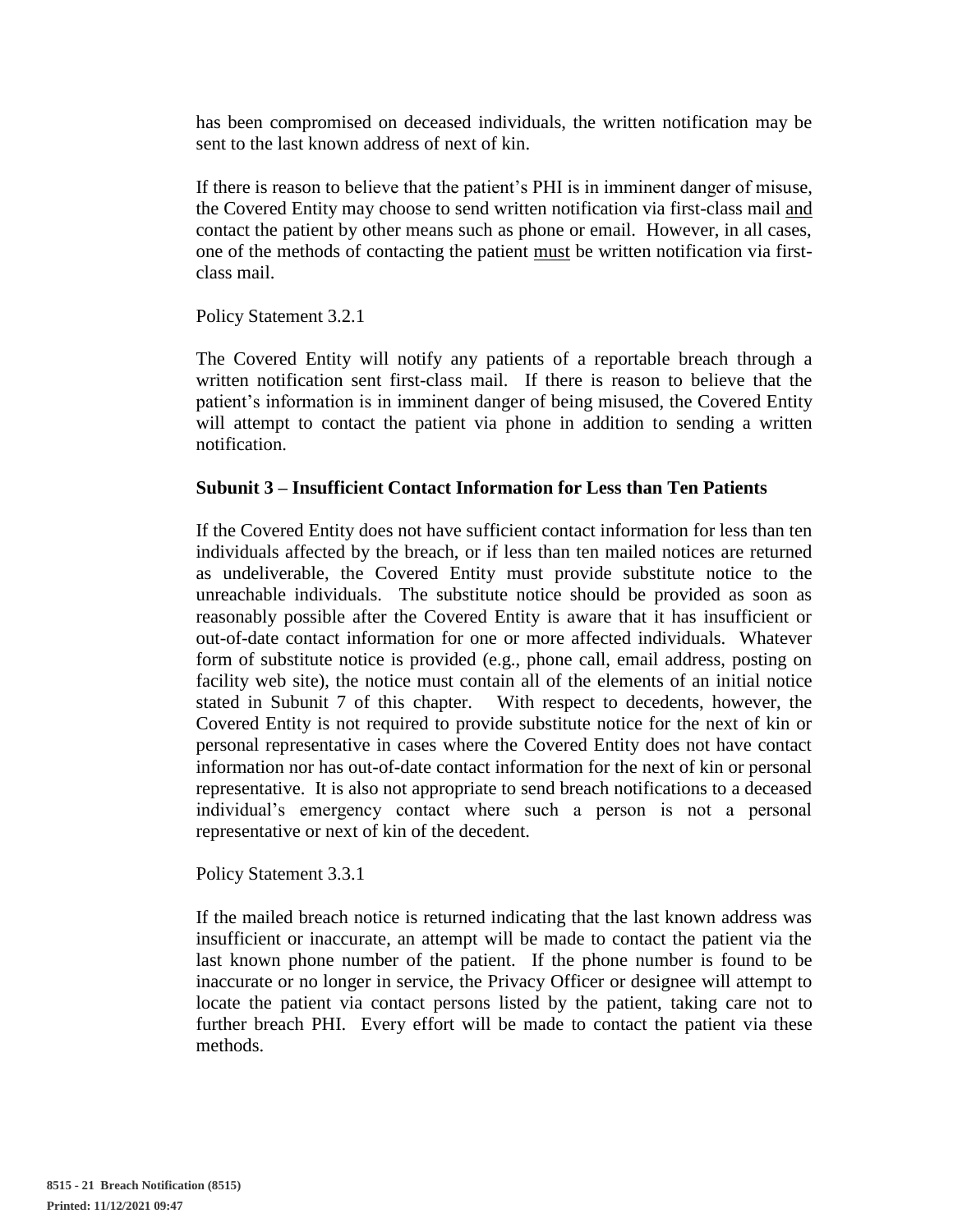The fact that the mailed breach notice was returned, and the steps taken to contact the patient must be documented.

### **Subunit 4 – Insufficient Contact Information for Ten or More Patients**

If the Covered Entity has insufficient or out-of-date contact information for ten or more individuals related to any one specific reportable breach, the Covered Entity must provide substitute notice through either a conspicuous posting of the breach on its home page of its web site (landing or log-in page) for ninety days, or place a notice of the breach in major print or broadcast media in geographic areas where the individuals affected by the reportable breach likely reside. These substitute notifications must be provided in a manner that is reasonably calculated to reach the affected individuals. This substitute notice must contain a toll-free phone number, active for a minimum of ninety days, where an individual can learn whether the individual's unsecured PHI may be included in the breach.

Note that it is acceptable for the Covered Entity to attempt to update the contact information so that they can provide direct written notification, in order to limit the number of individuals for whom substitute notice is required, and thus, potentially avoid the obligation to provide substitute notice through a web site or major print or broadcast media. However, the notification through this method has to occur as soon as possible, but in no case later than sixty days from the discovery of the breach.

Policy Statement 3.4.1

If any one particular breach has ten or more individuals who cannot be contacted via their contact information listed in the covered entities' system, then every reasonable attempt should be taken to update the information. However, if after a reasonable period of time it becomes evident that such information will not be able to be updated for ten or more individuals impacted by the breach, then the facility must determine which alternate method of notification (e.g., posting on the facility's website or notification through major media) will be used to reasonably reach those whose PHI has been breached. This notification must occur as soon as possible, but no greater than sixty days from the discovery of the breach.

### **Subunit 5 – Notification to the Media When More than 500 Patients are Involved in the Breach.**

HITECH requires that whenever there is a reportable breach that involves 500 persons or more in any given State or jurisdiction, that major media outlet that serve those States or jurisdictions be notified of the reportable breach. This notification of the media is in addition to the individual notice requirements outlined in Chapter 3, Subunit 2.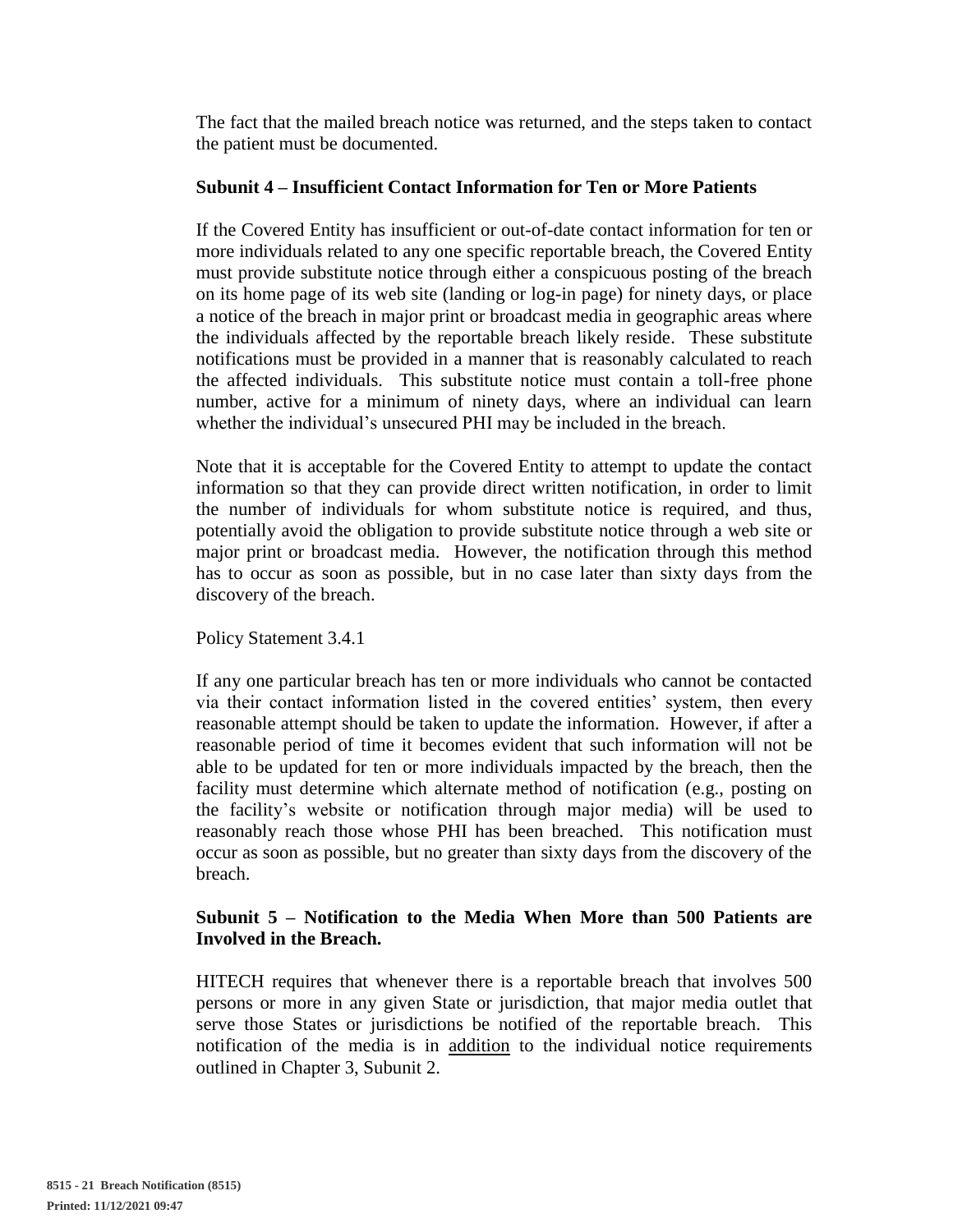Such notification of the media is required to occur within sixty calendar days after the discovery of the breach.

The notice to the media must contain the same information as required under the individual written notification, found in Subunit 7 of this Chapter.

Policy Statement 3.5.1

When a reportable breach involves 500 or more patients from a particular State or jurisdiction, the major media outlet in that area will be sent a press release of the reportable breach, outlining the required elements of a breach notification.

### **Subunit 6 – Notification of the Reportable Breaches to the United States Secretary of the Department of Health and Human Services (HHS)**

HHS requires that Covered Entities report any breaches meeting the criteria in the HITECH Act as reportable breaches to their office. This reporting requirement is in addition to the notifications already described in this chapter. The timing of the notification depends on how many individuals are impacted in any one breach incident.

If any one breach involves 500 or more patients from a particular State or jurisdiction, the notice to HHS must be sent without reasonable delay but in no case later than sixty calendar days following the discovery of the breach. Notification to the Secretary of HHS should be contemporaneous to the notification of media and to those impacted.

If any one breach involves less than 500 individuals from a particular State or jurisdiction, the Covered Entity must maintain a log of the reportable breaches and annually submit the information from the log to HHS for the preceding year. This information must be submitted no later than sixty days after the end of each calendar year. For calendar year 2009, the Covered Entity is only required to submit information to HHS for reportable breaches occurring on or after September 23, 2009.

Policy Statement 3.6.1

The Privacy Officer will maintain a log of all reportable breaches in the access data base that logs all compliance contacts. All required information that must be reported to HHS will be stored in this data base for each reportable breach. At the end of the calendar year, the information related to the reportable breaches will be entered into the HHS website no later than sixty days after the end of each calendar year.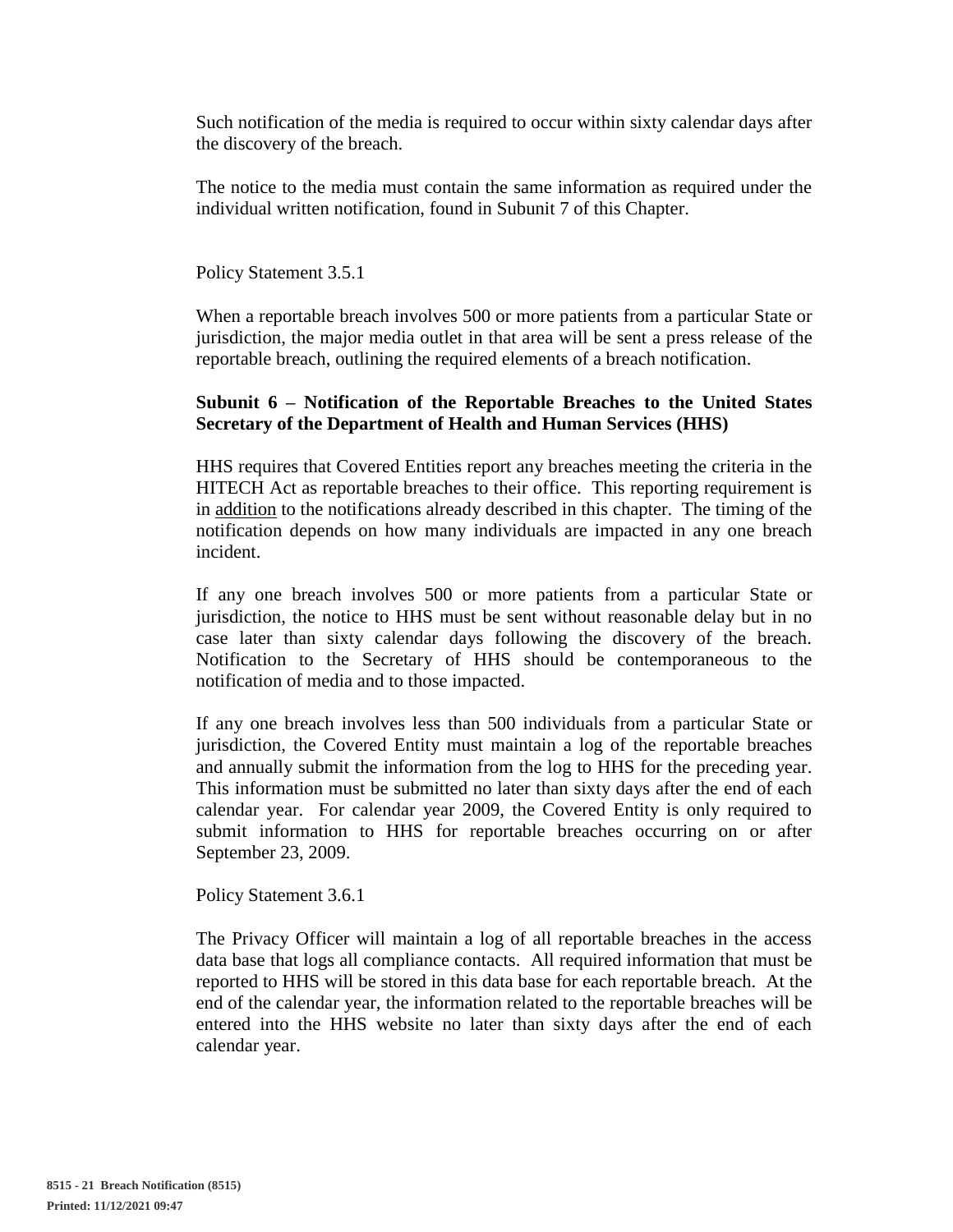In any instance of a breach that involves 500 or more patients from a particular State or jurisdiction, the Privacy Officer will contact HHS in the method prescribed by the HHS web site to notify them of the breach.

# **Subunit 7 – Content of the Notice of the Reportable Breach**

The HITECH Act prescribes the contents of written notification of reportable breaches that must be sent to individuals whose PHI has been compromised. The written notification must contain:

- A brief description of what happened
- The date of the breach
- The date of the discovery of the breach
- The types of unsecured PHI that were involved in the breach (not the actual information itself)
- The steps the individual should take to protect themselves from potential harm (e.g., contacting credit reporting agencies)
- What the Covered Entity is doing to investigate the breach, mitigate the harm to the individual, and to protect against any further breaches
- The contact procedures for individuals to ask questions or learn additional information. A toll-free telephone number, an email address, web site or postal address must also be included.

This notice must be written in plain language, as well as provide effective communication for all individuals involved in the breach (e.g., in their native language, or to account for any disability that they may have).

Policy Statement 3.7.1

The Privacy Officer shall provide a letter for distribution that provides the information content required in the HITECH Act. The Covered Entity shall provide resources to complete the mailing of any such notification, particularly in cases where multiple patients are involved in a reportable breach. A template of this letter may be found in Appendix A (NOTE: The template letter is written with Lallie Kemp Medical Center as the Covered Entity, but LSU HCSD may be substituted if the breach occurs at LSU HCSD.

## **Subunit 8 – Law Enforcement Delay**

HITECH provides that if a law enforcement official determines that a notification, notice, or posting required by the Rule would impede a criminal investigation or cause damage to national security, such notification may be delayed in the same manner as provided under 45 CFR 164.528(a)(2) of the HIPAA Privacy rule. In this case, the Covered Entity or Business Associate would be required to temporarily delay the notification.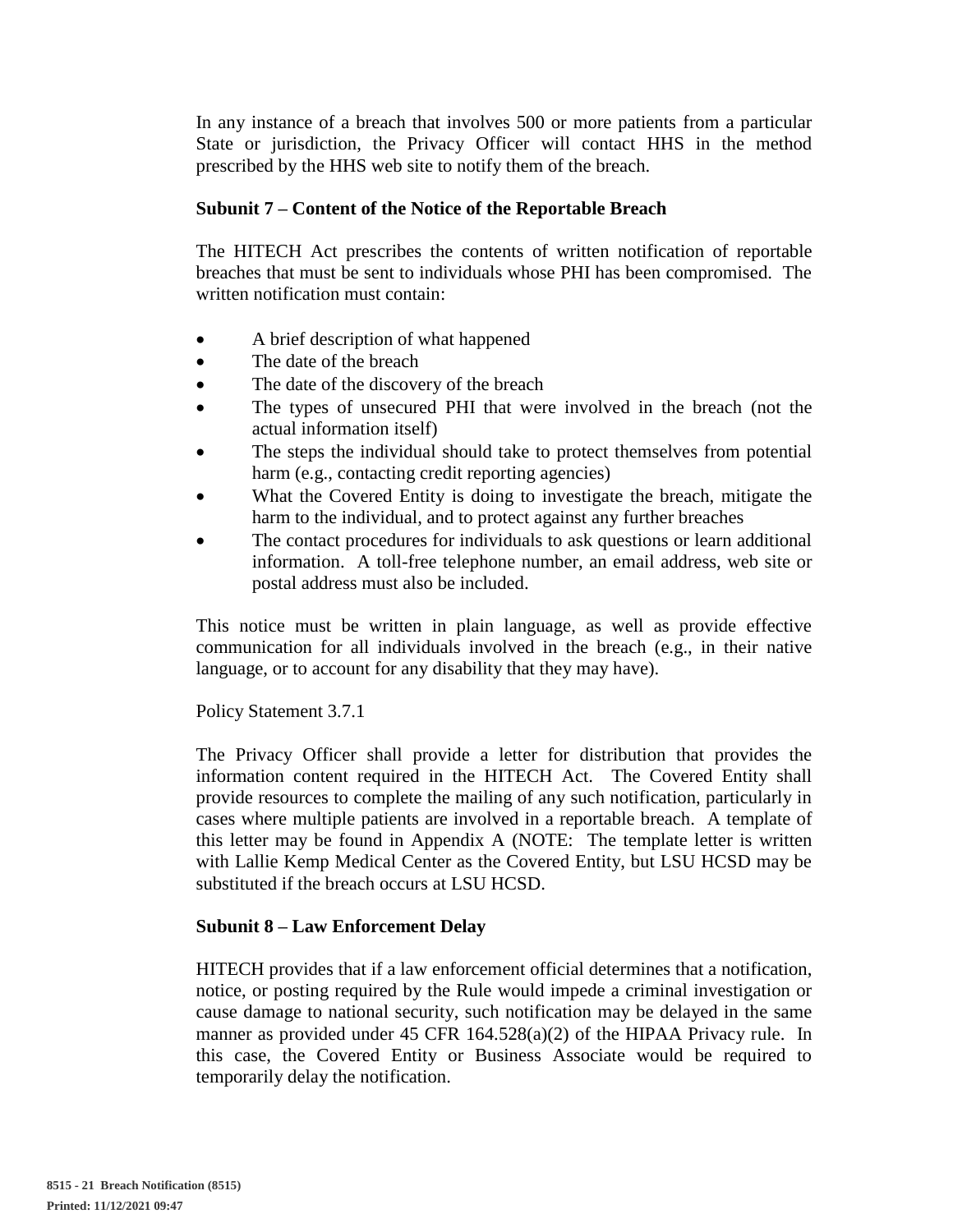If the law enforcement official provides a statement in writing that the delay is necessary for a specific period of time because notification would impede a criminal investigation or cause damage to national security, the Covered Entity is required to delay the notification for the time period specified by the official.

If the law enforcement official states orally that a notification would impede a criminal investigation or cause damage to national security, the Covered Entity is required to document the statement and the identity of the official. In such cases, the notification may only be delayed for up to thirty (30) days, unless a written statement meeting the above requirements is provided during that time.

# **Subunit 9 – Notification to Patients Who May React with Anguish or Severe Distress**

In situations where a health care provider believes that a written breach notification to a patient may cause extreme anguish or distress, based on the patient's mental state or other circumstances, the health care provider may telephone the patient prior to the mailed breach notification or have the patient come to the health care provider's office to discuss the situation. However, the breach notification must still be mailed without delay and in accordance with this policy.

## **Chapter 4 – Reportable Breaches by Business Associates**

The HITECH Act also holds Business Associates responsible for the breach notification rules. HITECH requires all Business Associates to notify the Covered Entity of the breach. It is then the Covered Entity's responsibility to follow through on notifying the individuals or authorities, as outlined in this policy.

#### **Subunit 1 – Timeliness of Notification**

The HITECH states that a Business Associate must provide notice of a breach of unsecured PHI to a Covered Entity without reasonable delay and in no case later than sixty days following the discovery of the breach.

If a Business Associate is acting as an agent of the Covered Entity, the Covered Entity must meet the notification requirements outlined in this policy from the date the breach is discovered by the Business Associate.

If the Business Associate is an independent contractor of the Covered Entity (i.e., not an agent), then the Covered Entity must provide notifications as described in this policy based on the time the Business Associate notifies the Covered Entity of the breach.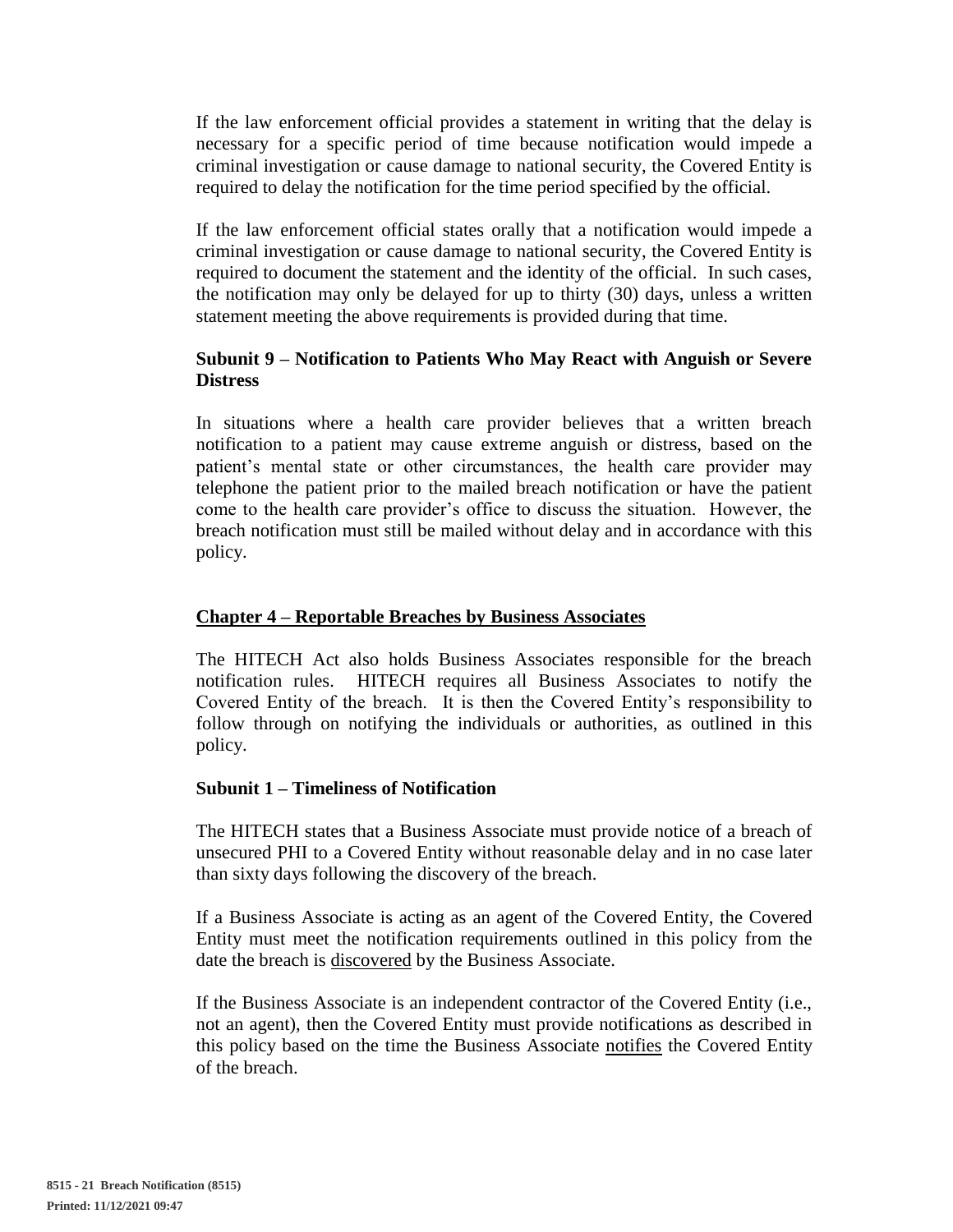## **Because of the time limitations of breach notification, LSU HCSD will require its Business Associates to notify it immediately upon discovery of the breach, but in no case later than ten calendar days, with limited exceptions.**

The Business Associate Agreement will outline the contact person that the Business Associate must contact when a reportable breach discovery is made. In most cases, the contact person will be the Privacy Officer and Hospital Administrator (or designee) of the individual LSU HCSD hospital that has contracted with the Business Associate. In the case of LSU HCSD system contracts, a Privacy Officer will be named in the agreement for processing purposes, as well as a LSU HCSD Senior Manager (or designee).

## **Subunit 2 – Information Provided by Business Associate to the Covered Entity**

A Business Associate must provide the following information (to the extent possible) to the Covered Entity when a reportable breach has occurred within the Business Associate's operations:

- The identity of each individual whose unsecured PHI has been, or is reasonably believed to have been breached.
- Any other available information that the Covered Entity is required to include in its notification to the individual, either at the time it provides notice to the Covered Entity of the breach or promptly thereafter as information becomes available. Note that a Business Associate should provide this information even if it becomes available after notifications have been sent to affected individuals or after the sixty day notification period has elapsed.

Policy Statement 4.1

LSU HCSD will require a Business Associate Agreement (BAA) for all of its Business Associate contracts. The BAA will include requirements related to notifying LSU HCSD of any reportable breach, as well as assurances that the Business Associate is meeting the requirements of the HIPAA Privacy, Security and HITECH regulations.

## **Subunit 3 – Notification to Covered Entities When LSU HCSD is the Business Associate Responsible for a Breach**

LSU HCSD may function as a Business Associate in certain circumstances. If a breach occurs in the course of performing its Business Associate functions, LSU HCSD must send written notification to the Covered Entity. Such notification will include the required elements outlined in Subunit 2.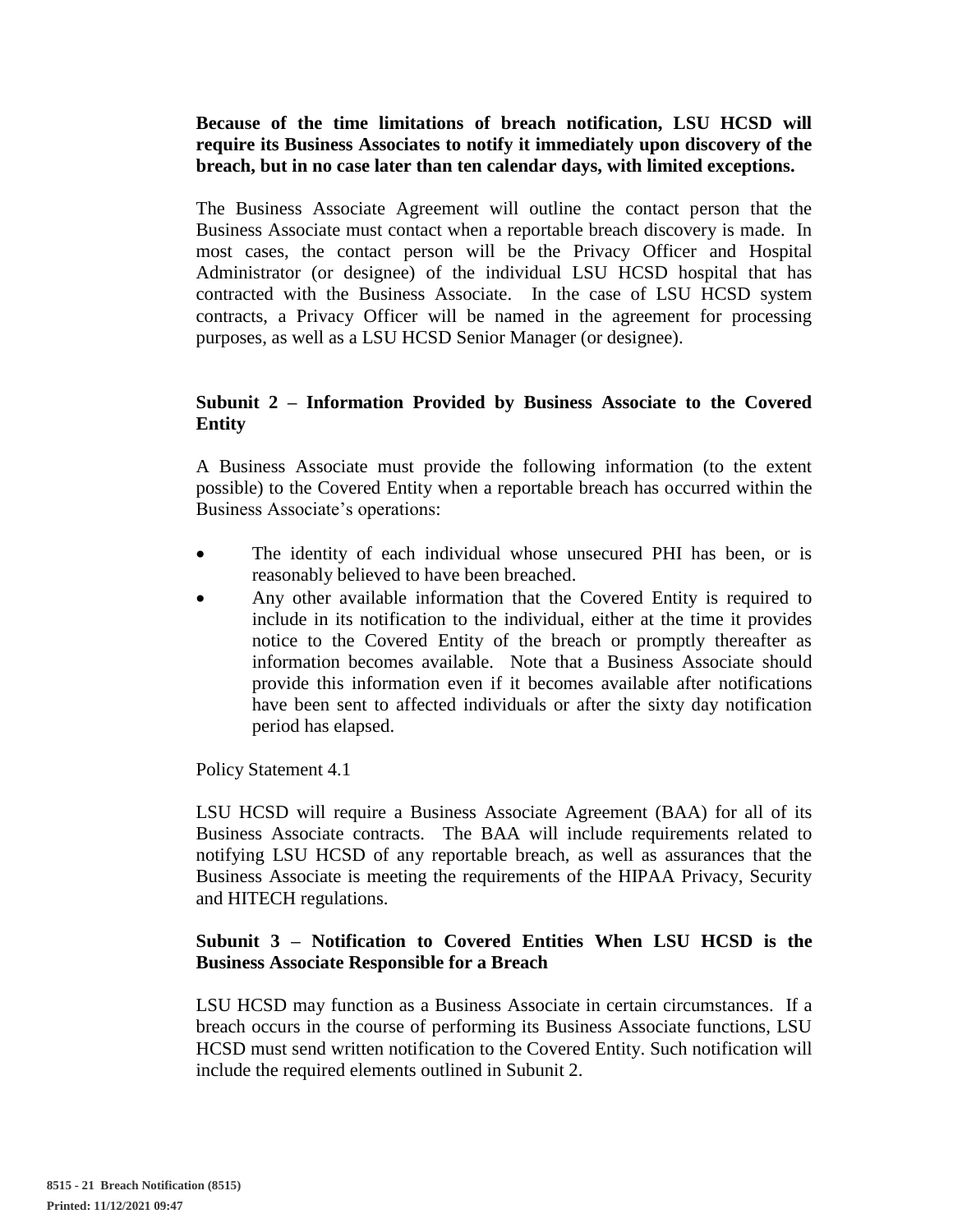# **Chapter 5 – Notification of Relators in Grievances When There is No Confirmation of a Breach**

Though the Breach Notification regulations only require Covered Entities to send a letter when there is a confirmation of a reportable breach, it is the policy of LSU HCSD to communicate the final findings to the relator of any HIPAA grievance brought to the Privacy Officer's attention as it would a formal patient or patient representative grievance. However, due to the nature of HIPAA investigations, the Privacy Officer has sixty (60) days from the date of the initial notification of the concern to send such a letter.

#### Policy Statement 5.1

LSU HCSD will send a letter to the relator of any HIPAA concern brought to the Privacy Officer's attention as it would a formal patient or patient representative grievance, within sixty (60) days from the initial notification of the HIPAA concern. The grievance may initially be brought to the Hospital's Patient Advocate, or may come directly to the Privacy Officer. In either instance, the Privacy Officer will send a letter to the relator when the concern cannot be validated, or is not considered a reportable breach.

#### Policy Statement 5.2

The content of such a letter will contain the following, if applicable, to the complaint situation:

- A brief description of what happened
- The date of the alleged breach
- What the Covered Entity is doing to investigate the breach, and to protect against any further breaches
- An explanation as to why the breach could not be validated
- Action to mitigate the harm to the individual, including an apology to the relator
- The contact procedures for individuals to ask questions or learn additional information. A toll-free telephone number, an email address, web site or postal address must also be included.

## **Chapter 6 – Additional Requirements of the HITECH Act**

## **Subunit 1 – System to Detect Reportable Breaches**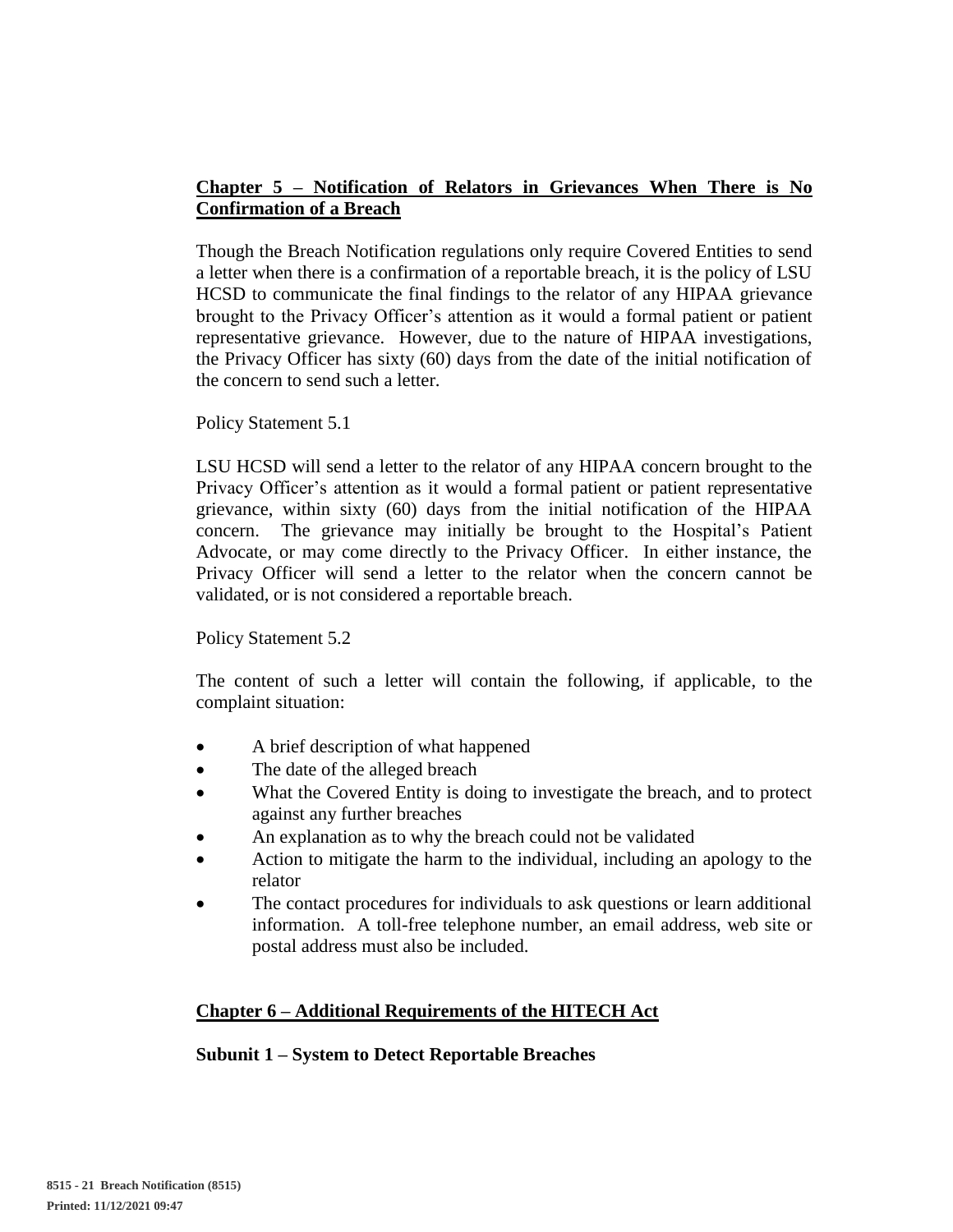Because a Covered Entity or Business Associate is liable for failing to provide notice of a reportable breach when the Covered Entity or Business Associate did not know - but by exercising reasonable diligence would have known – of a breach, it is important for such entities to implement reasonable systems for the discovery of breaches.

Policy Statement 6.1.1

Each LSU HCSD entity shall develop procedures to reasonably detect reportable breaches. Breaches related to faxes, electronic health record data bases or billing systems, paper medical records should be considered, as well as other identified risks as they become known. Any detection of a breach as a result of these systems shall be reported immediately to the entity's Privacy Officer.

### **Subunit 2 – Training of Workforce**

HITECH states that once a member of the Covered Entity or Business Associate's workforce becomes aware of a potential breach, the clock begins on the amount of time the entity has to make the notifications required by the Rule. Therefore, the Covered Entity must ensure that their workforce members and other agents are adequately trained and aware of the importance of timely reporting of privacy and security incidents and the consequences of doing so.

Policy Statement 6.2.1

Each LSU HCSD entity shall ensure that its workforce members and agents attend training concerning their role in the HITECH Rule requirements on at least an annual basis.

#### **Subunit 3 – Accounting of Disclosure**

HITECH requires that the Covered Entity maintain an accounting of disclosure as a result of a reportable breach.

Policy Statement 6.3.1

Each LSU HCSD entity shall ensure that there is an accounting of any disclosure that occurs as a result of a reportable breach in a manner that is consistent with recording other disclosures.

#### **Subunit 4 – Complaints**

All Covered Entities must provide a process for an individual to complain about its compliance with the Breach Notification Rule.

Policy Statement 6.4.1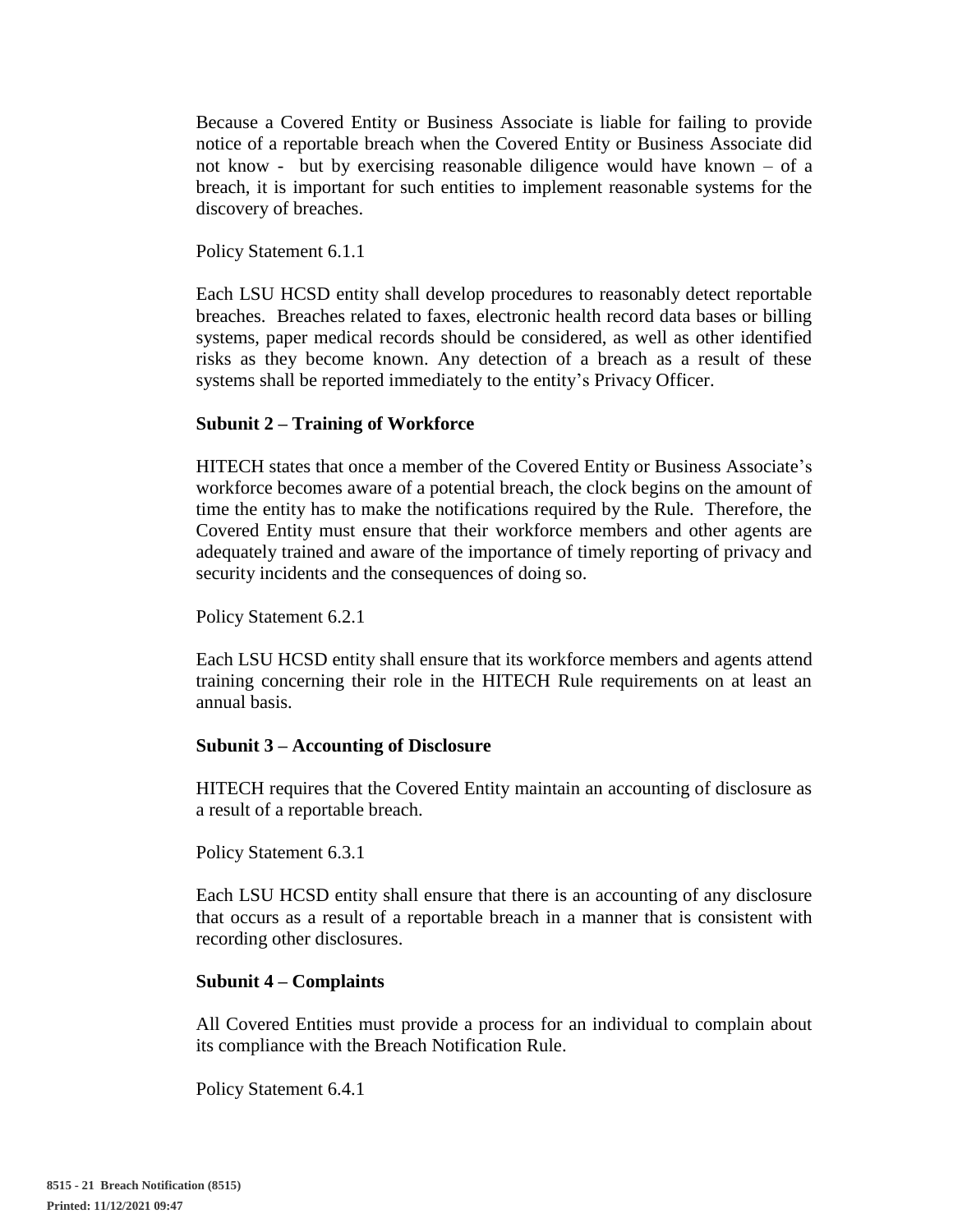Each LSU HCSD Facility has named a Patient Advocate whose responsibility includes addressing complaints and concerns related to patient privacy. This would include complaints and concerns about the Facility's compliance with the Breach Notification Rule.

### **Subunit 5 – Sanctions**

All Covered Entities are required to sanction workforce members for failing to comply with the Breach Notification Rule.

Policy Statement 6.5.1

Workforce members are trained to notify the Privacy Officer in the case of an impermissible use or disclosure. Failure to comply with any section of the HIPAA regulations may result in disciplinary action. The action taken depends on the circumstances of the failure to comply.

#### **Subunit 6 – Refraining from Retaliatory Acts**

Covered Entities are required to have policies and procedures prohibiting retaliatory acts against those who report a Breach Notification violation, for those who exercise their rights under the Breach Notification Rule, for those who assist in an investigation by HHS or other appropriate authority, and for those who oppose an act that the person believes in good faith violates the Breach Notification Rule.

Policy Statement 6.6.1

Each LSU HCSD Facility has procedures in place to protect individuals who, in good faith, report violations in federal or state law, or LSU HCSD policy. LSU HCSD Compliance Policy 8505 outlines these protections. In addition, no patient or other individual exercising his or her rights under HIPAA, shall be penalized in any way.

#### **Subunit 7 – Waiver of Rights**

Covered Entities are prohibited from requiring an individual to waive any rights under the Breach Notification Rule as a condition of treatment, payment, enrollment in a health plan, or eligibility for benefits.

Policy Statement 6.7.1

LSU HCSD never requires any individual to waive any rights under HIPAA, including the Breach Notification Rule in any circumstance.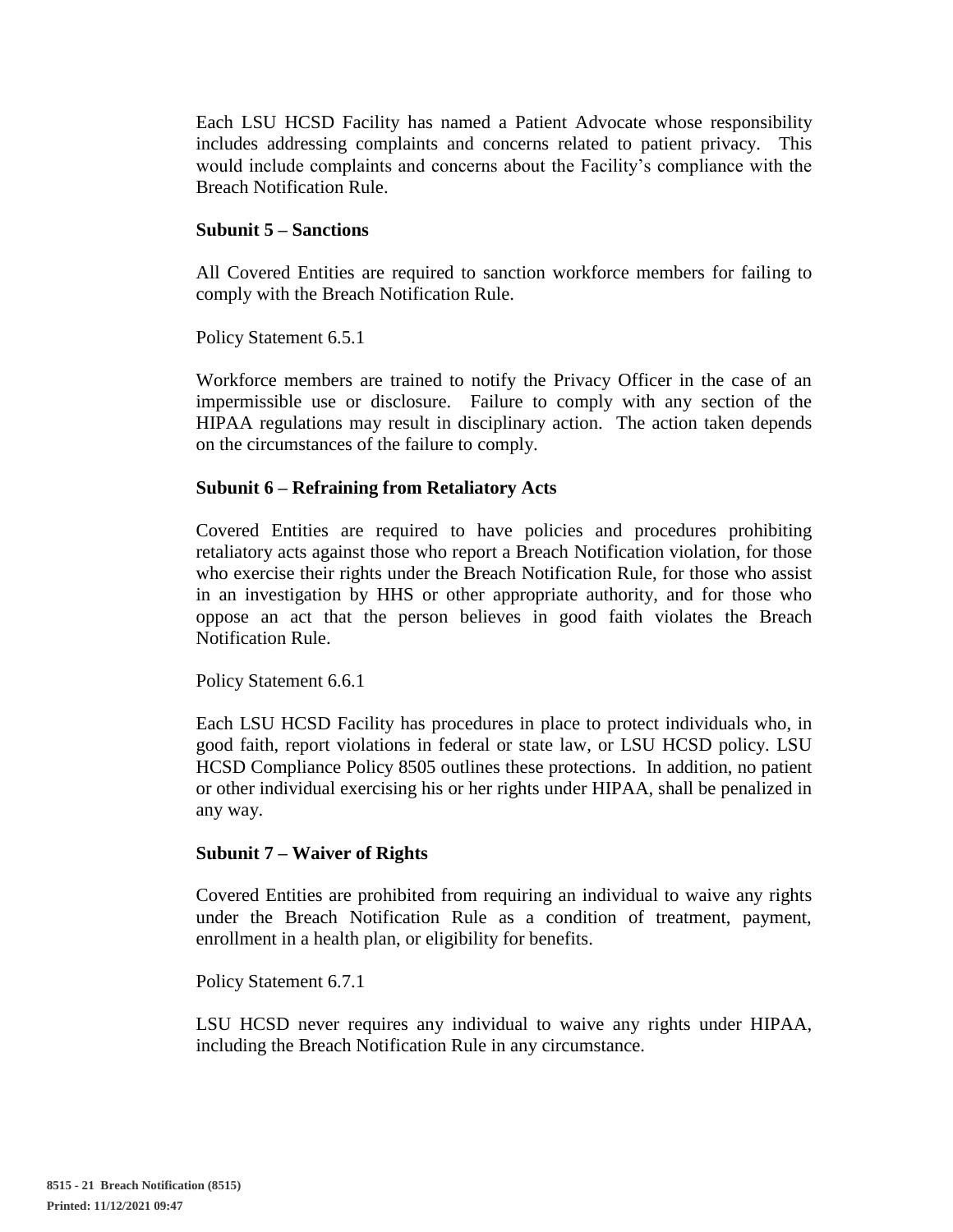# **Chapter 7 – Notification of LSU HCSD Senior Leadership of Reportable Breaches**

Whenever it has been determined that a reportable breach has occurred at the LSU HCSD hospital level, it is the responsibility of the Privacy Officer to notify Senior Leadership of the breach. If the breach occurs at Lallie Kemp Medical, the Hospital Administrator, in turn, shall notify LSU HCSD Senior Leadership of the reportable breach. LSU HCSD Senior Leadership, at a minimum, is defined as the Deputy Chief Executive Officer, and the Medical Director.

# **Chapter 8 – Louisiana Security Breach Notification Law**

The State of Louisiana has the "Database Security Breach Notification Law", R.S. 51:3071- 51:3075, that requires notification to any Louisiana resident whose unencrypted personal information was, or is reasonably believed to have been, acquired by an unauthorized persons as a result of a security breach. This law must be considered any time there is a potential compromise of computerized data.

This law may come into play if there is a breach of personal information that is not considered PHI, but rather PII (personally identifiable information not related to health data as defined by HIPAA).

In this law, **personal information** is defined as an individual's first name or first initial and last name in combination with any one or more of the following data elements, when the name or the data element is not encrypted or redacted:

- Social Security number
- Driver's license number
- Account number, credit or debit card number, in combination with any required security code, access code, or password that would permit access to an individual's financial account.
- Passport number.
- Biometric data, defined as data generated by automatic measurements of an individual's biological characteristics, such as finger prints, voice print, eye retina or iris, or other unique biological characteristic that is used by the owner or licensee to uniquely authenticate an individual's identity when the individual accesses a system or account. Personal information does not include publicly available information that is lawfully made available to the general public from federal, state, or local government records.

In this law, a **security breach** is a compromise of the security, confidentiality, or integrity of computerized data that results in, or there is reasonable basis to conclude has resulted in, the unauthorized acquisition of and access to personal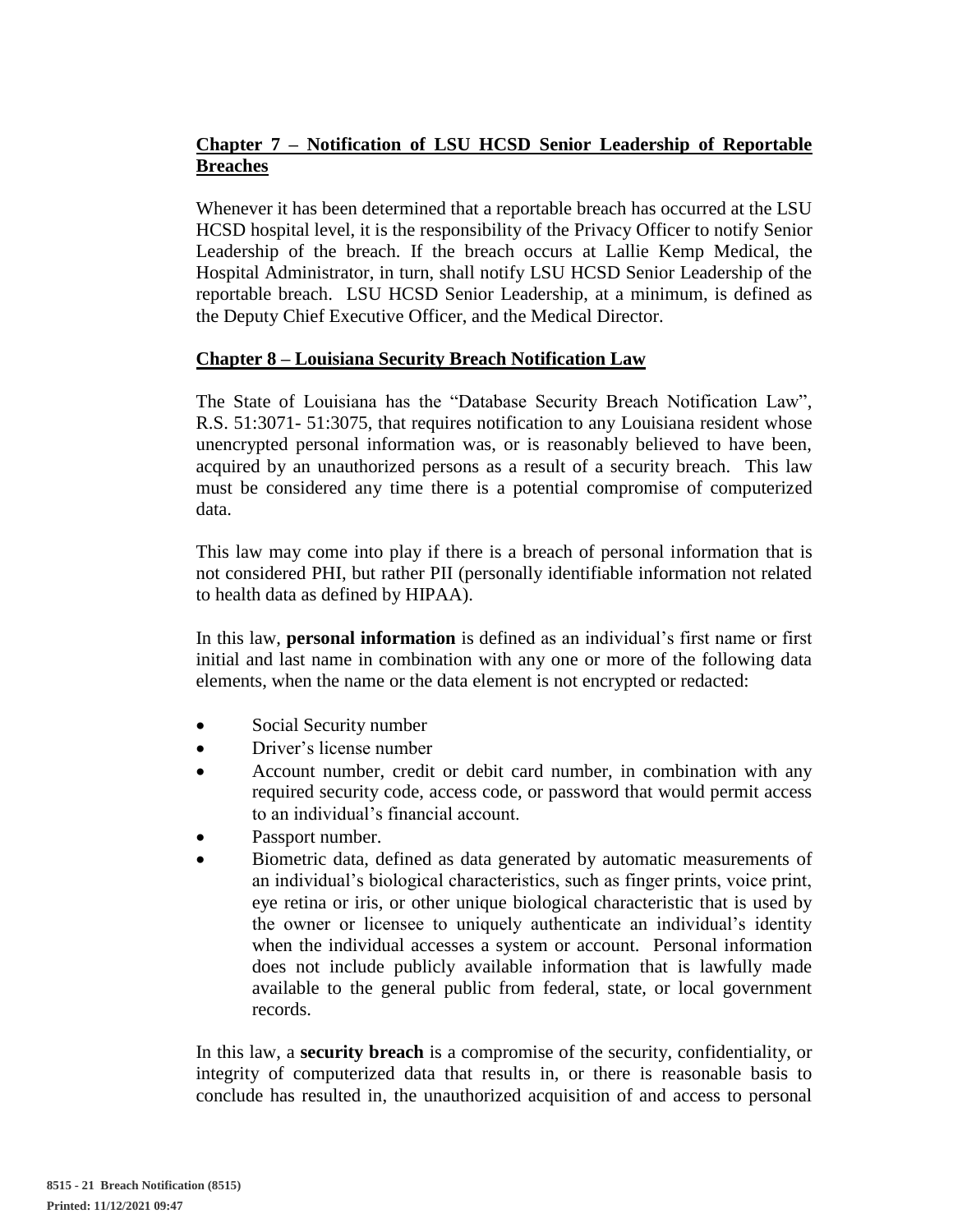information. Good faith acquisition of personal information by an individual is not a breach of the security of the system, provided that the personal information is not used for, or subject to, unauthorized disclosures.

**Notification** under this law must be made in the most expedient time possible and without reasonable delay, consistent with the legitimate needs of law enforcement or any measures necessary to determine the scope of the breach, prevent further disclosures, and restore the reasonable integrity of the data system. Such notification shall be made no later than sixty days from the discovery of the breach unless there is a legitimate delay to meet law enforcement needs. If notification must be delayed at the written request of law enforcement, LSU HCSD must provide written notification to the Louisiana Attorney General within the sixty days from the discovery of the breach.

Notification is not required if after a reasonable investigation it is determined that there is no reasonable likelihood of harm to customers.

### **Chapter 9 – Additional Notification Requirements**

Louisiana R.S. 24:523 requires immediate written notification of the Louisiana legislative auditor and the district attorney of the parish in which the agency (i.e., LSU HCSD) is domiciled, of any possible misappropriation of public assets. Cyberattacks and other potential large breaches where there is a potential of monetary liabilities are considered a misappropriation of public assets.

#### **V. Consequences**

Any employee, faculty, staff, or agent of LSU HCSD found to be in violation of the provisions of the LSU HCSD HIPAA Privacy Policies, LSU HCSD Information Security Policy, the LSU HCSD Breach Notification Policy, or other policies that provide for the security of patients' protected health information, will be subject to appropriate disciplinary action, up to and including termination of employment, enrollment, or contract.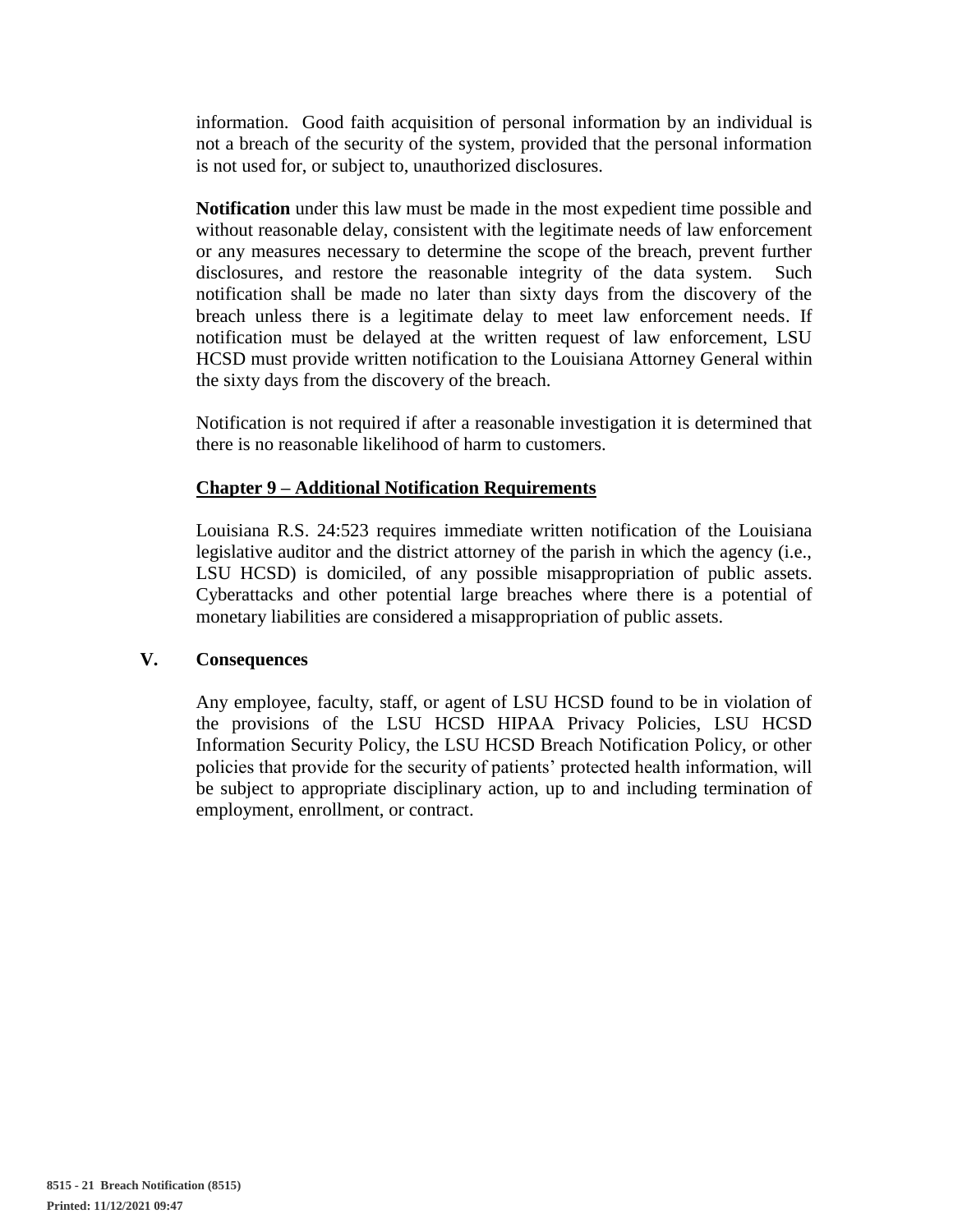# **Appendix A- Notification Letter Template -**

Appropriate Letterhead

**Date** 

Name and Address of Impacted Individual

### Dear (*fill in name of impacted individual),*

Lallie Kemp Medical Center has become aware of the fact that your Protected Health Information (PHI) has been (*inappropriately accessed or disclosed)*. Under the Health Insurance Portability and Accountability Act (HIPAA), we are obligated to alert you in an instance where we believe your PHI has been breached.

The breach was discovered (*date of discovery)* (*brief description of what happened that caused the breach).* The breach occurred *(date of the breach).* The PHI that was available for view included *(list all PHI that was breached).*

*(List the actions taken by Lallie Kemp to investigate the breach). (List the actions taken by Lallie Kemp to protect against any similar breaches in the future). (List the actions that should be taken by Lallie Kemp to mitigate potential harm caused the breach). (List actions that should be taken by the patient to protect himself/herself from potential harm).*

Lallie Kemp Medical Center sincerely regrets any inconvenience or concern that this incident may cause you. Lallie Kemp Medical Center has strict privacy and security policies in place concerning HIPAA. Employees are mandated to attend training upon hire and annually thereafter, and are continuously reminded about the importance of the confidentiality of patient information.

Should you have any questions or need to speak to someone at Lallie Kemp Medical Center, please contact our Compliance/Privacy Officer, at 985-878-. You may also call our Compliance Hotline at 1-800-735-1185.

Sincerely,

Chief Executive Officer – Lallie Kemp Medical Center

cc: Compliance and Privacy Officer